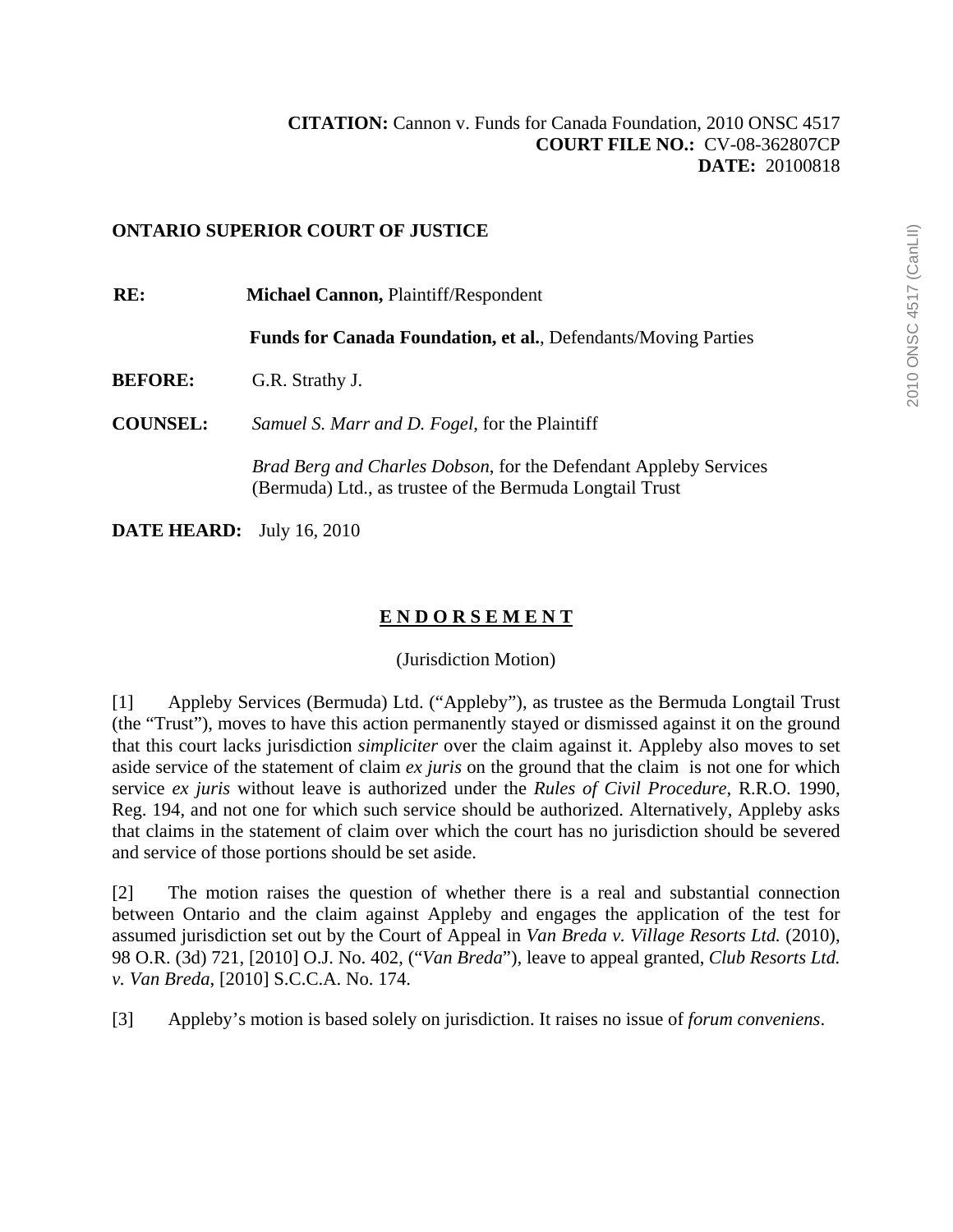#### The nature of the action and the pleadings

[4] This is a proposed class action arising out of a tax shelter called the "Donations Canada" charitable donation program (the "Program"). Michael Cannon, the proposed representative plaintiff, claims that he invested a total of \$23,100 in the Program in 2005 and 2006. He claims that the Canada Revenue Agency (the "CRA") determined that the Program was not a *bona fide*  charitable endeavour and that all tax credits claimed by the class members were disallowed. Mr. Cannon alleges that the primary purpose of the Program was to benefit the defendants and that most of the money paid by members of the proposed class was received by the defendants and not by the charities. He claims that as a result of the defendants' actions he lost his investment and faces an additional tax liability, with interest.

- [5] The plaintiff sued a number of defendants. These included:
	- (a) Funds for Canada Foundation ("Funds for Canada"), a registered Canadian charity;
	- (b) Donations Canada Financial Trust, a private Canadian charitable trust;
	- (c) Parklane Financial Group Limited ("Parklane") and Trafalgar Associates Limited ("Trafalgar Associates"), Ontario corporations that allegedly marketed, administered and sold the Program;
	- (d) Trafalgar Trading Limited ("Trafalgar Trading"), a Bermuda corporation that allegedly marketed, administered and sold the Program;
	- (e) Trafalgar Securities Limited and Trafalgar Research (Bermuda) Limited, Bermuda corporations that allegedly marketed, administered and sold the Program;
	- (f) TCL Trafalgar, B.V., a Netherlands corporation that allegedly marketed, administered and sold the Program;
	- (g) Patterson Palmer, a law firm based in Atlantic Canada and Edwin Harris, a partner in that firm, who allegedly provided a "comfort letter" in connection with the Program; and
	- (h) Certain individuals, namely Edward Furtak ("Furtak"), Wayne Robertson ("Robertson"), Ronald G. Olsthoorn, Ron K. Olsthoorn, Sheila Zych, Stephen Freedman, Kenneth Spurling, Axel Kindbom, Sam Albanese, Ken Ford, Riyan Mohammed, David Raby and Greg Wade, some of whom are Ontario residents, who are alleged to have controlled some of the defendant corporations and who allegedly created, controlled, marketed and sold the Program.

[6] An agreement has been reached between the plaintiff and some of the defendants, as a result of which the action has been dismissed against the defendants Trafalgar Research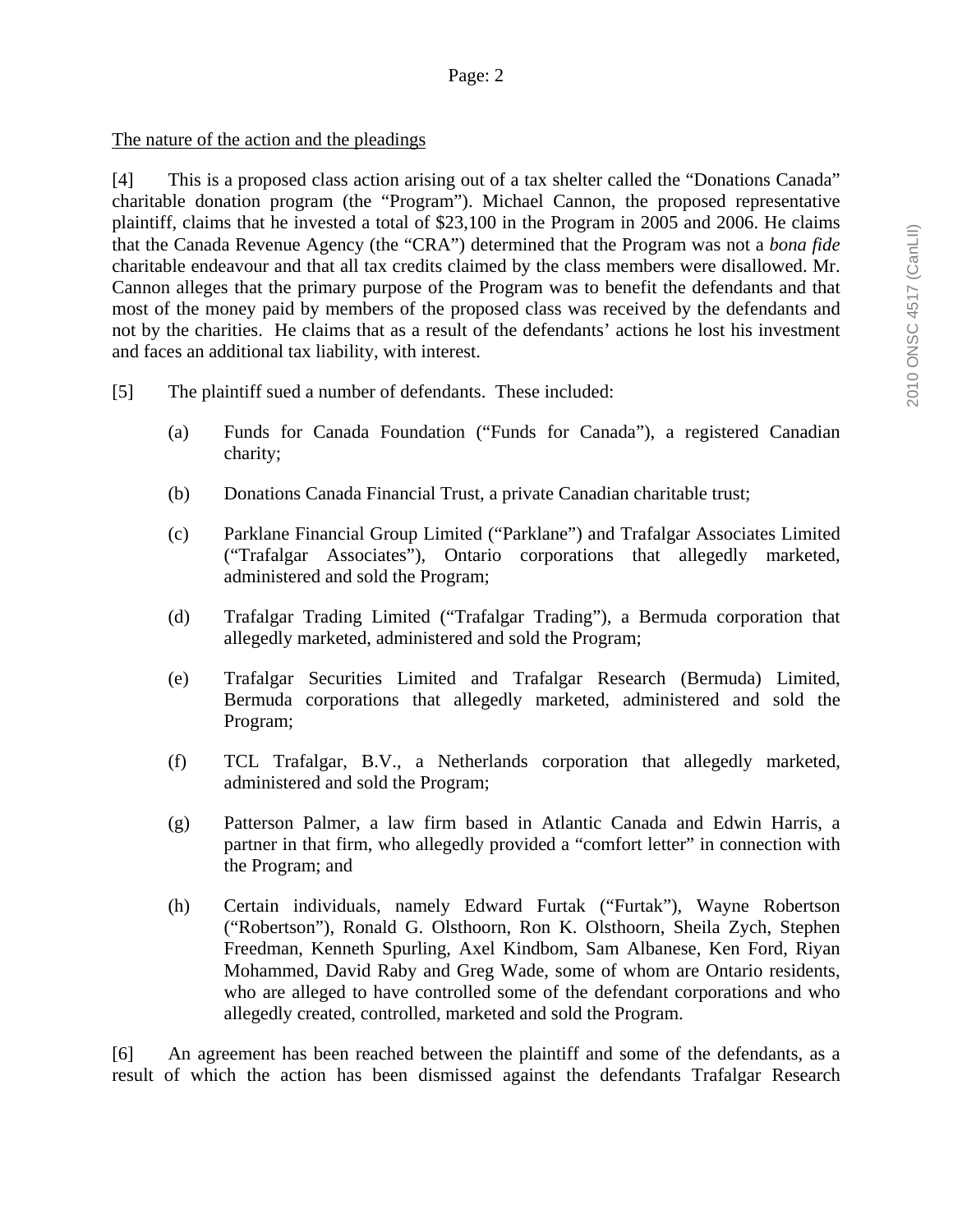(Bermuda) Limited, Trafalgar Securities Limited, TCL Trafalgar B.V., Zych, Kindbom, Robertson, Ronald G. Olsthoorn, Spurling and Furtak. I approved that settlement on November 20, 2009: *Cannon v. Funds for Canada Foundation*, [2009] O.J. No. 4986. On March 31, 2010, I approved a settlement and dismissal as against the defendant Freedman: *Cannon v. Funds for Canada Foundation*, [2010] O.J. No. 2137. Part of the reasons for these settlements was to permit the plaintiff to obtain helpful evidence from the released defendants and to recognize the potential jurisdictional and recovery issues relating to some of those defendants.

[7] The statement of claim has been amended a number of times. The plaintiff became aware of the existence of the Trust as a result of examinations of some of the defendants who have been released from the action, and on May 5, 2010, the claim was amended to add "Bermuda Long Tail Trust" as a defendant. On June 17, 2010, the Plaintiff delivered a motion, returnable at the hearing of this motion, to change the name of the added defendant to "Appleby Services (Bermuda) Ltd. as trustee for the Bermuda Long Tail Trust". The plaintiff later advised that he wished to correct the name to make "Longtail" one word. Appleby does not oppose these amendments and leave to amend will be granted.

[8] The proposed Amended Further Fresh as Amended Statement of Claim, which now names Appleby as a defendant in its capacity as trustee of the Trust, alleges that the Trust is a Bermuda trust, that it is affiliated with Parklane, Trafalgar Trading and Trafalgar Associates and that these corporations and the Trust acted in concert, effectively acting as one entity, to create, control, promote, market and operate the Program.

[9] The statement of claim pleads that during the operation of the Program, between 2004 and 2009, class members contributed approximately \$100 million to the Program. It is alleged that the Trust contributed approximately \$300 million, for which it received, in return, \$320 million purportedly as royalties and licence payments, realizing a profit of \$20 million. It is also claimed that Parklane received an estimated \$12 million, Trafalgar Trading received \$44 million and Funds for Canada received \$4 million.

[10] The plaintiff claims damages against the defendants for breach of contract, conspiracy, fraud, fraudulent misrepresentation and negligence. Claims are also asserted in restitution, unjust enrichment, waiver of tort, constructive trust, *quantum meruit* and for breach of the *Consumer Protection Act,* S.O. 2002, C. 30, Sched A.

# The Evidence

[11] The following facts are either admitted or established by the evidence.

(a) The parties

[12] The plaintiff, Michael Cannon, is an Ontario resident and is the proposed representative of a class of Canadian taxpayers who participated in the Program between 2005 and 2009. The largest group of proposed class members is comprised of Ontario residents.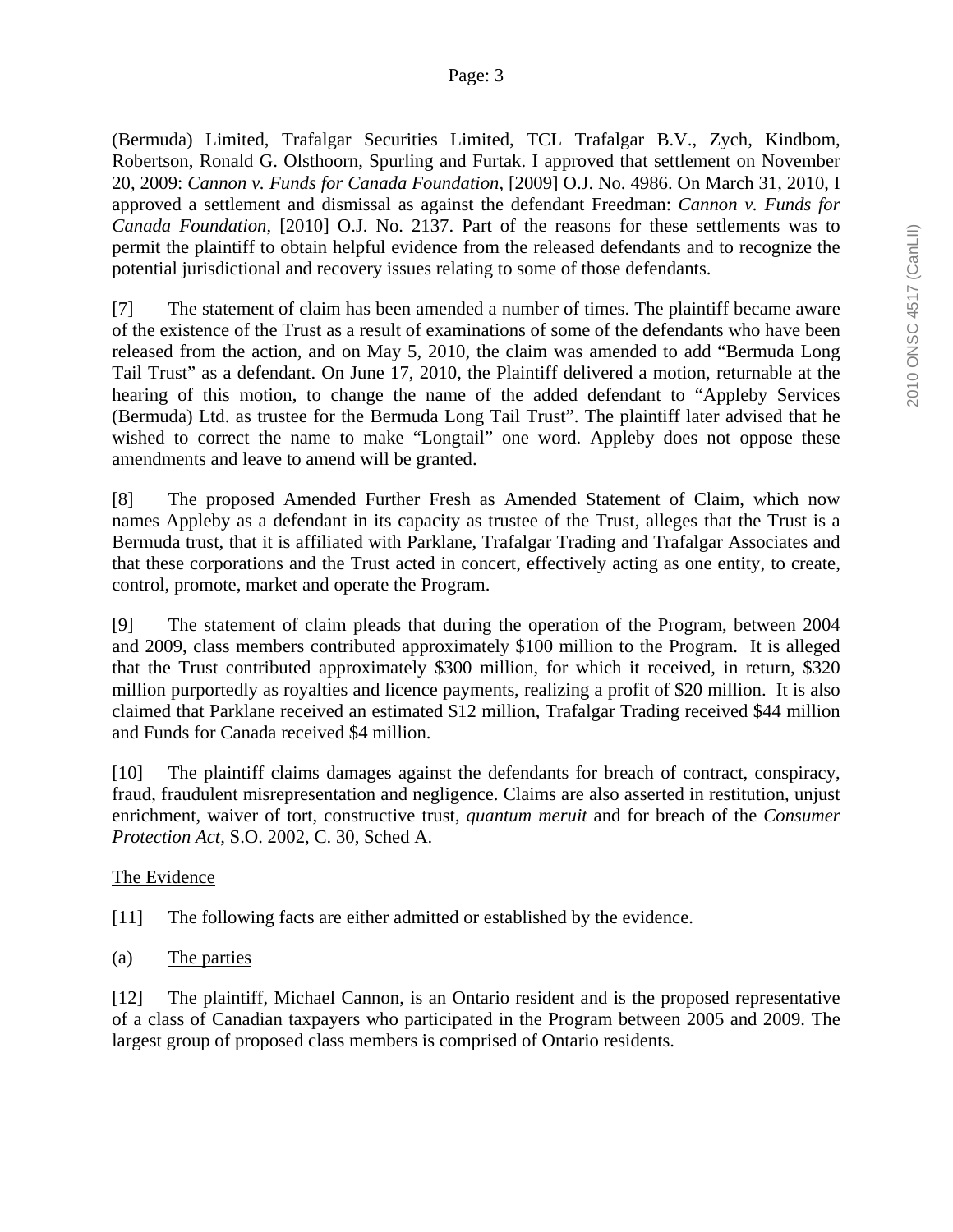[13] All but two of the defendants remaining in the action are Canadian. Appleby and Trafalgar Trading are Bermuda entities and the Trust itself is based in Bermuda.

[14] Furtak is a Canadian citizen living in Bermuda. The evidence supports the conclusion that Furtak was the mastermind of the Program. He is President and founder of the Trafalgar Group of companies and a signing officer of Trafalgar Trading. Parklane and Trafalgar Trading were part of the Trafalgar Group.

[15] Robertson was the Chief Financial Officer of the Trafalgar Group and Vice President of Trafalgar Trading. The evidence supports the conclusion that he worked closely with Furtak in establishing and implementing the Program and that he acted as an agent on behalf of Furtak in giving directions or making requests to Appleby in connection with the Trust.

[16] The Trust was created on October 30, 1998 by a deed of trust between Furtak as settlor and a predecessor of Appleby as trustee. The beneficiaries of the trust are Furtak, his wife and his children. The Trust has a life of 100 years, following which the funds then held are to be distributed to the Salvation Army. The Trust was settled under Bermuda law and is governed by Bermuda law.

[17] Appleby is an independent corporate trustee and trust administrator, incorporated in Bermuda and with offices in Bermuda.

(b) How the Program Worked

[18] As might be expected, the mechanics of the Program were complicated. It was designed to enable Canadian taxpayers to obtain a financial benefit, by way of a tax deduction, that was almost twice the amount of their cash investments or "donations". If the plaintiff's allegations are true, it was also designed to reap substantial profits for the defendants. The following is a general overview.

[19] Canadian taxpayers like Mr. Cannon, who participated in the Program, made an initial payment to Parklane in increments of \$2,500. This money was then paid by Parklane to Funds for Canada Foundation and ultimately to a registered charity participating in the Program. In return for this investment, the taxpayer would also receive two units in a sub-trust, valued at \$3,750 each, for a total of \$7,500. The taxpayer would then donate the sub-trust units to the same registered charity and would receive two charitable donation receipts, one a cash receipt for the \$2,500 donation and the other an in-kind receipt, for the donation of the sub-trust units valued at \$7,500. For a taxpayer in the highest tax bracket, this would result in tax savings of \$4,640 on a donation of \$2,500, for a net cash return of 86%. Obviously, this was a very attractive "investment".

[20] The charities that participated in the program were amateur athletic associations including the Canadian Amateur Wrestling Association, Little League Baseball Canada and the Canadian Five Pin Bowlers' Association. In order to participate in the Program, and receive the benefit of investor contributions, they were required to enter into agreements with some of the defendants that governed the use of the money they received through the Program.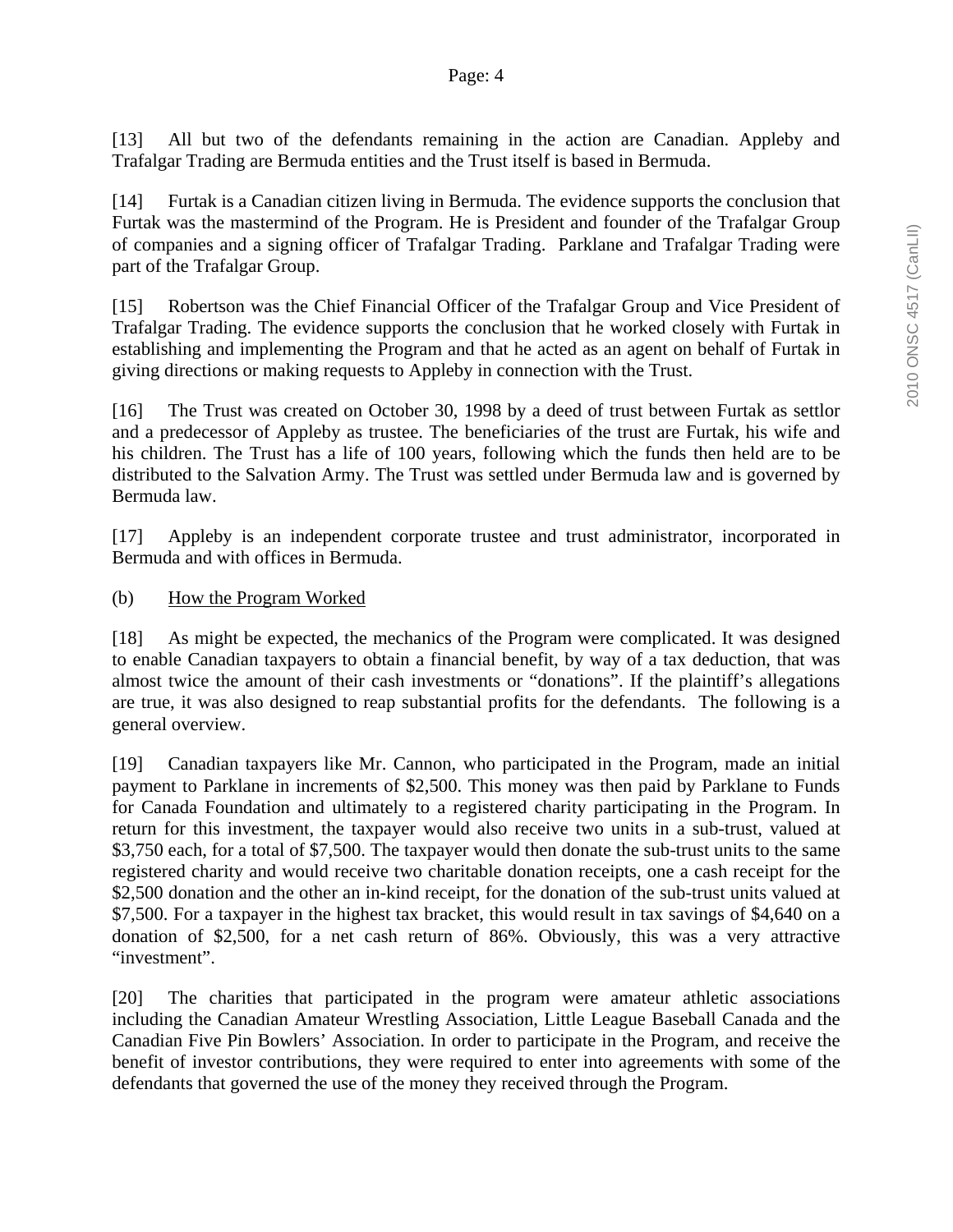[21] As part of the arrangement made with the charity, Donations Canada Financial Trust then acquired the sub-trust units held by the charity for their assigned value, namely \$3,750 each. The money that was used to acquire the sub-trust units was provided by the Trust.

[22] This was presumably intended to satisfy CRA that the two sub-trust units in fact had a value of \$7,500. However, the charity was not permitted to retain the \$10,000 that it now had in hand. The arrangement between the Program and each charity required the charity to pay to Trafalgar Trading all but \$100 of the \$10,000, in exchange for participating in a long-term investment agreement which was supposed to provide the charity with an income stream over a number of years.

[23] Of the remaining \$9,900 paid by the charity to Trafalgar Trading, approximately \$800 was paid to Parklane and was used to pay commissions to salespeople, the balance being retained by Parklane as profit. Trafalgar Trading retained \$1,100, ostensibly for investing on behalf of the charities to provide a future income stream, and the balance, \$8,000, was paid to the Trust.

[24] Thus, for every \$7,500 contributed by the Trust, it received in return \$8,000, usually in a matter of a few days, resulting in a profit of \$500 on a very short term advance.

[25] The upshot was that everyone was happy. The investor had effectively made a profit on the investment by achieving tax savings that substantially exceeded the amount of his or her "donation". The charity was happy, because it acquired \$100 in real cash and what was promised to be a long-term income stream. Parklane and its sales staff were happy, because the salespeople received commissions and Parklane made a profit. Trafalgar was happy because it had funds for investment. The Trust was happy because it made a healthy profit on a short-term loan or investment. Presumably, Mr. Furtak, as the creator of the Program and a beneficiary of the Trust, was very happy. The Trust's money went around in a big circle and at the end of the day, before commissions and expenses were paid, most of the investors' money was in the pockets of various participants in the Program and the charities received only 1% of the total "donation".

[26] Unfortunately, the happiness did not last, at least for Mr. Cannon and the other taxpayer "investors". The CRA disallowed their claimed deductions and they not only have lost their "donations", but they have to repay CRA for the taxes owing, with interest.

[27] The CRA asserted that the emperor had no clothes. It took the position that the "donation" made by Mr. Cannon was not in fact a "gift". In a letter dated May 7, 2008 to Mr. Cannon, disallowing the deductions claimed by Mr. Cannon, CRA stated:

> We have concluded, based on our review of the flow of cash in the Donation Program that your cash payment is not a gift at law. While the cash was received by a designated charity, it is clear that this amount was never intended to be for the charity's exclusive use. In fact, the charity only retained 1% of the funds received. The charities were required to disperse [sic] the funds in accordance with agreements entered into as pre-requisites to becoming involved in the Donation Program. In addition, the promoter controlled and directed the flow of cash to the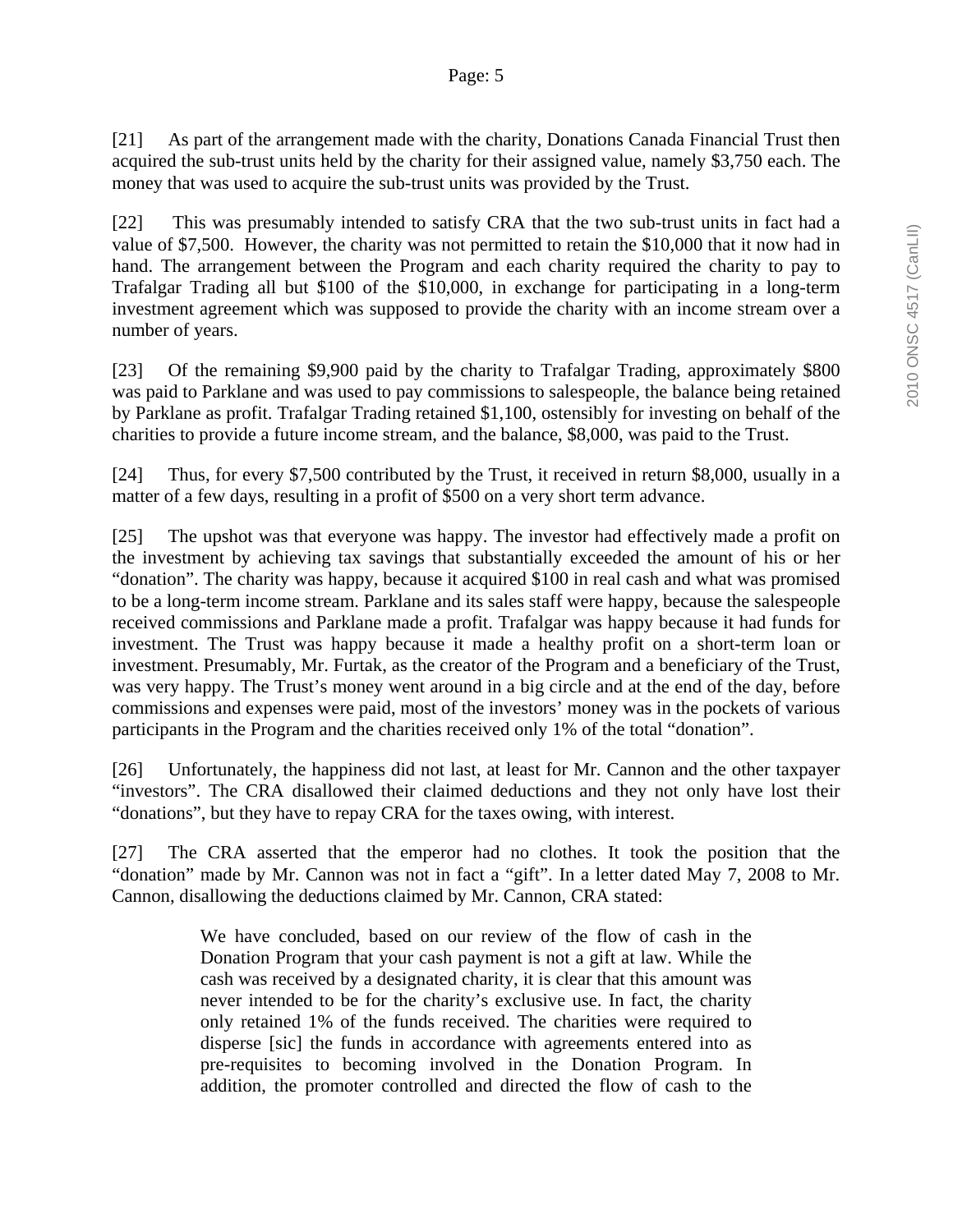other entities by requiring the charities to sign documents transferring 99% of the funds to Trafalgar Trading Ltd. Only after the bank transfers were signed and submitted to the promoter were the funds deposited to the charity's bank account.

Although, the charities allegedly invested 93% of the funds received in an investment contract, most of the funds ended up back in the hands of the Program "Facilitator" [the Trust] the same day. Trafalgar Trading Ltd retained only 15% of the funds they had committed to invest.

In addition, the charities, had no recourse to recover any of these funds. As a result the charities did not have unfettered use of the funds nor were the funds available to be invested for the benefit of the charities. This circular flow of funds was preordained with the intended result that the charity would never have use of these funds for its activities. The charities were simply conduits through which the funds were flowed in an attempt to generate the donation tax credit.

Finally, in most if not all cases, the donors did not know which charity from a pre-determined list would be the recipient of their donation. The promoter decided this at the time the funds were transferred to the charity.

A gift can not be perfected if the recipient does not have unfettered use of the property. Clearly the charity did not have unfettered use of the all the money for which the donation receipts were issued. Your cash payment was not a gift to the charity at all, rather was it a fee paid indirectly to the promoter to participate in the donation program.

Accordingly, the amounts you donated to a charity pursuant to the Donations Canada 2005 Donation Program are not allowed as deductions against Part I tax payable in 2005 nor in your subsequent taxation years.

[28] I should note that in coming to my conclusions on the evidence, I have not relied on these reasons given by CRA in disallowing the deduction claimed by Mr. Cannon. I note that CRA's findings are, however, broadly confirmatory of the evidence.

#### (c) The role played by Appleby and the Trust

[29] In order to determine whether the court has jurisdiction over Appleby in this proceeding, is important to understand the role played by Appleby and the Trust in the Program. The Trust provided the \$7,500 that was required to "purchase" from the charity the sub-trust units that had been donated by the taxpayer. This purchase was made with real money and was presumably designed to give the appearance that the sub-trust units were worth something to a third party. That money quickly left the hands of the charity, which was required to invest it (along with most of the donation made by the taxpayer) in the investment program operated by Trafalgar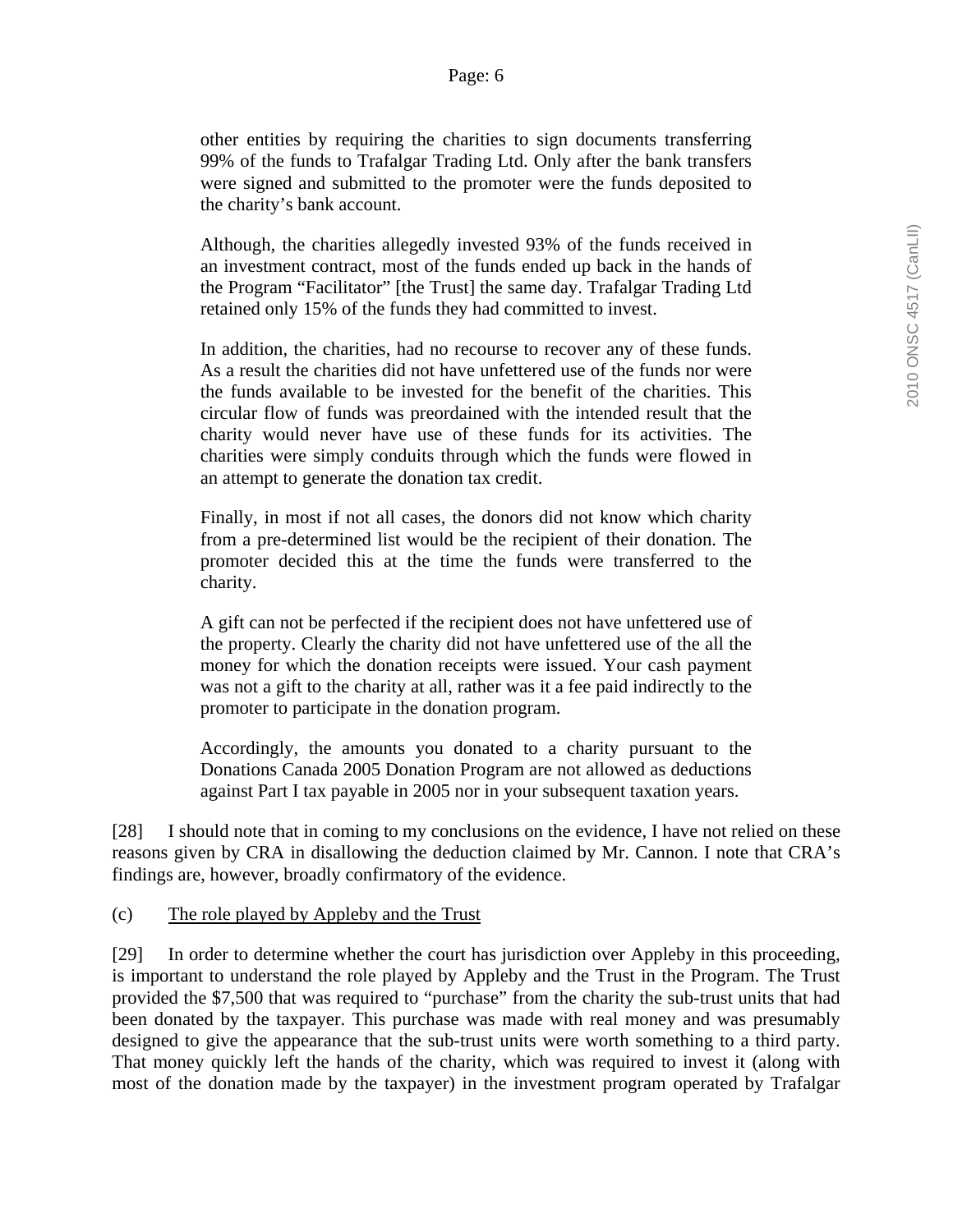Trading. In the context of the entire scheme, the Trust's money created the illusion that the charity had received something of real value – in fact, like the emperor's clothes, it was a fabrication.

[30] The transfer of funds from the Trust to the Program worked as follows.

[31] Between October 2005 and January 2009, Appleby, in its capacity as trustee of the Trust, transferred or caused to be transferred to or for the benefit of the Program some \$417 million. Initially, approximately \$84 million of this amount was transferred to a Toronto law firm for use in the Program. At a later stage, transfers of approximately \$333 million were made from Appleby to another Bermuda trust company, which was then transferred to Canada for use in the Program.

[32] These transfers were made at the request of Robertson acting on behalf of Furtak. Robertson told Appleby when to transfer money, in what amount, and to what bank or bank accounts. These payments were not in one lump sum, but were made at the rate of one or two a month over a period of more than four years. Each advance was repaid, with a profit component, whether characterized as a loan repayment, royalty or licence fee, within a matter of a few days. The total repayments were approximately \$439 million.

[33] As a result of this circular flow of funds, the Trust made a profit over the period of approximately \$22 million. This profit went to the benefit of the beneficiaries of the Trust, namely Furtak and his family.

[34] Appleby, which controlled and authorized the outgoing payments from the Trust, was aware that they were to be used in connection with the Program, but it had only a vague understanding of the Program and of the exact purpose of the payments. Appleby has produced no documentation, and has provided no evidence, to explain why the payments were made or why they were considered to be appropriate investments for the Trust, apart from the fact that they were requested by Robertson acting as agent on behalf of Furtak.

[35] While counsel for Appleby submits that in making these payments Appleby was exercising its discretionary powers under the Trust deed, Appleby has produced no evidence to show that it exercised its discretion based on any independent assessment of the merits of the investment. The lack of such evidence supports the conclusion that Appleby simply did what Furtak, through Robertson, directed it to do.

[36] The evidence also supports the conclusion that Appleby permitted the Trust funds to be controlled by Furtak, acting through Robertson, and that the funds were advanced by Appleby, with the knowledge that they would be used in the Program.

[37] Finally, the evidence also supports the conclusion that the Program would not have worked as it was intended without the contribution of millions of dollars by Appleby from the Trust.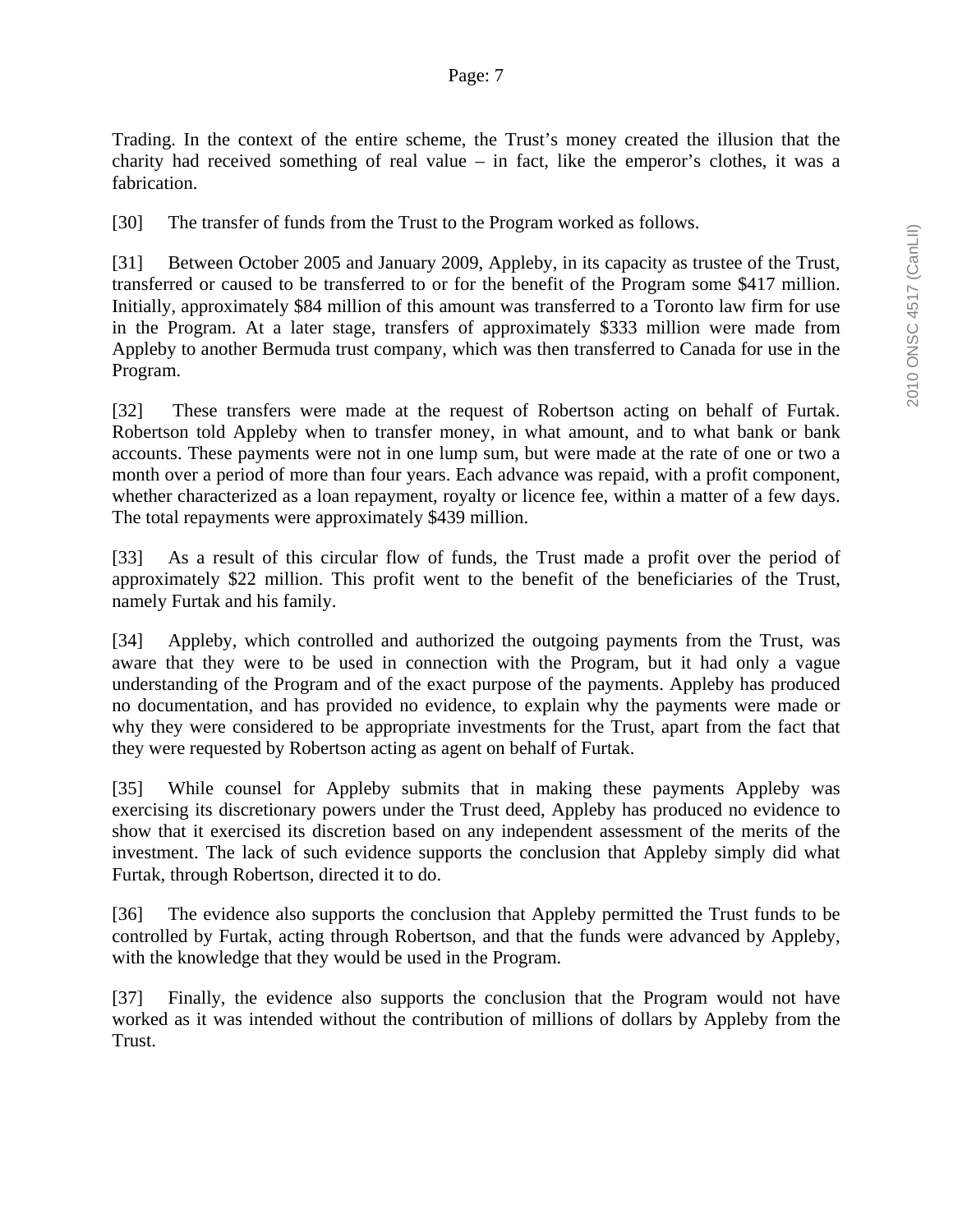[38] I turn now to the question of whether the plaintiff was entitled to serve Appleby outside the jurisdiction without leave under rule 17.02 and, if not, whether service should be validated under rule 17.06(3).

#### Real and Substantial Connection

[39] In order to assume jurisdiction over a non-resident defendant, the court must be satisfied that there is a real and substantial connection to Ontario. The leading authority in Ontario is now *Van Breda*, in which the Court of Appeal refined and simplified the test it had set out in *Muscutt v. Courcelles* (2002), 60 O.R. (3d) 20, [2002] O.J. No. 2128*.* The test was summarized at para. 109 of *Van Breda* as follows:

> ∗ First, the court should determine whether the claim falls under rule 17.02 (excepting subrules (h) and (o)) to determine whether a real and substantial connection with Ontario is presumed to exist. The presence or absence of a presumption will frame the second stage of the analysis. If one of the connections identified in rule 17.02 (excepting subrules (h) and (o)) is made out, the defendant bears the burden of showing that a real and substantial connection does not exist. If one of those connections is not made out, the burden falls on the plaintiff to demonstrate that, in the particular circumstances of the case, the real and substantial connection test is met.

> ∗ At the second stage, the core of the analysis rests upon the connection between Ontario and the plaintiff's claim and the defendant, respectively.

> ∗ The remaining considerations should not be treated as independent factors having more or less equal weight when determining whether there is a real and substantial connection but as general legal principles that bear upon the analysis.

> ∗ Consideration of the fairness of assuming or refusing jurisdiction is a necessary tool in assessing the strengths of the connections between the forum and the plaintiff's claim and the defendant. However, fairness is not a free-standing factor capable of trumping weak connections, subject only to the forum of necessity exception.

> ∗ Consideration of jurisdiction *simpliciter* and the real and substantial connection test should not anticipate, incorporate or replicate consideration of the matters that pertain to *forum non conveniens* test.

> ∗ The involvement of other parties to the suit is only relevant in cases where that is asserted as a possible connecting factor and in relation to avoiding a multiplicity of proceedings under *forum non conveniens.*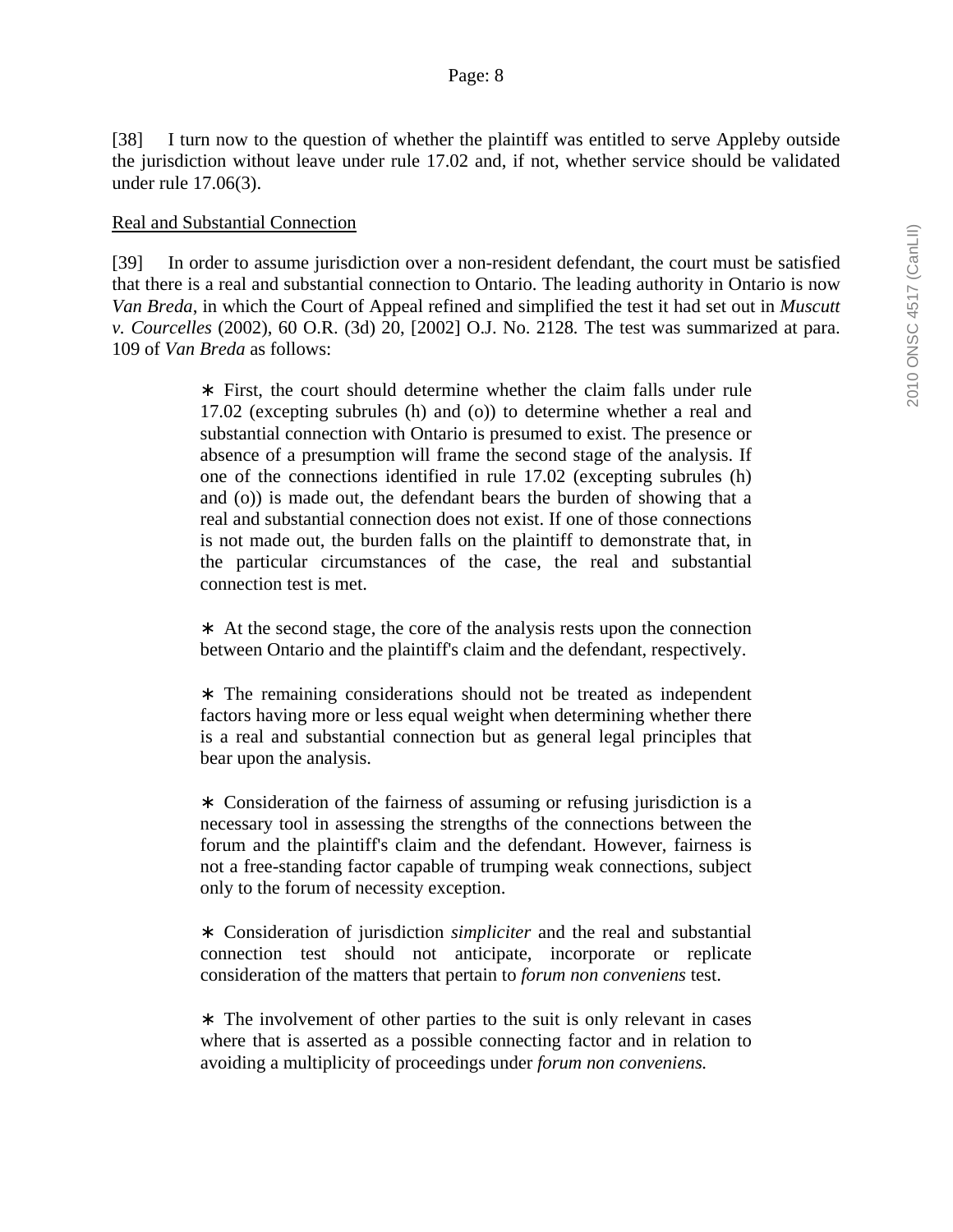∗ The willingness to recognize and enforce an extra-provincial judgment rendered on the same jurisdictional basis is as an overarching principle that disciplines the exercise of jurisdiction against extraprovincial defendants. This principle provides perspective and is intended to prevent a judicial tendency to overreach to assume jurisdiction when the plaintiff is an Ontario resident. If the court would not be prepared to recognize and enforce an extra-provincial judgment against an Ontario defendant rendered on the same jurisdictional basis, it should not assume jurisdiction against the extra-provincial defendant.

∗ Whether the case is interprovincial or international in nature, and comity and the standards of jurisdiction, recognition and enforcement prevailing elsewhere are relevant considerations, not as independent factors having more or less equal weight with the others, but as general principles of private international law that bear upon the interpretation and application of the real and substantial connection test.

∗ The factors to be considered for jurisdiction *simpliciter* are different and distinct from those to be considered for *forum non conveniens*. The *forum non conveniens* factors have no bearing on real and substantial connection and, therefore, should only be considered after it has been determined that there is a real and substantial connection and that jurisdiction *simpliciter* has been established.

∗ Where there is no other forum in which the plaintiff can reasonably seek relief, there is a residual discretion to assume jurisdiction.

[40] Earlier in his reasons, Sharpe J.A. noted, at para. 84 that:

 The core of the real and substantial connection test is the connection that the plaintiff's claim has to the forum and the connection of the defendant to the forum, respectively. The remaining considerations or principles serve as analytic tools to assist the court in assessing the significance of the connections between the forum, the claim and the defendant.

[41] The Supreme Court of Canada has granted leave to appeal the decision of the Court of Appeal in *Van Breda*.

#### The Evidence Required

[42] There was considerable discussion on the motion concerning the evidentiary burden on the parties and concerning the nature and quality of the evidence submitted in this case. While this was not directly addressed in *Van Breda*, it is clear that in the application of the test to the cases before it, the Court of Appeal engaged in an analysis of the evidence that had been tendered to support the claim for jurisdiction against the non-resident defendants. In its decision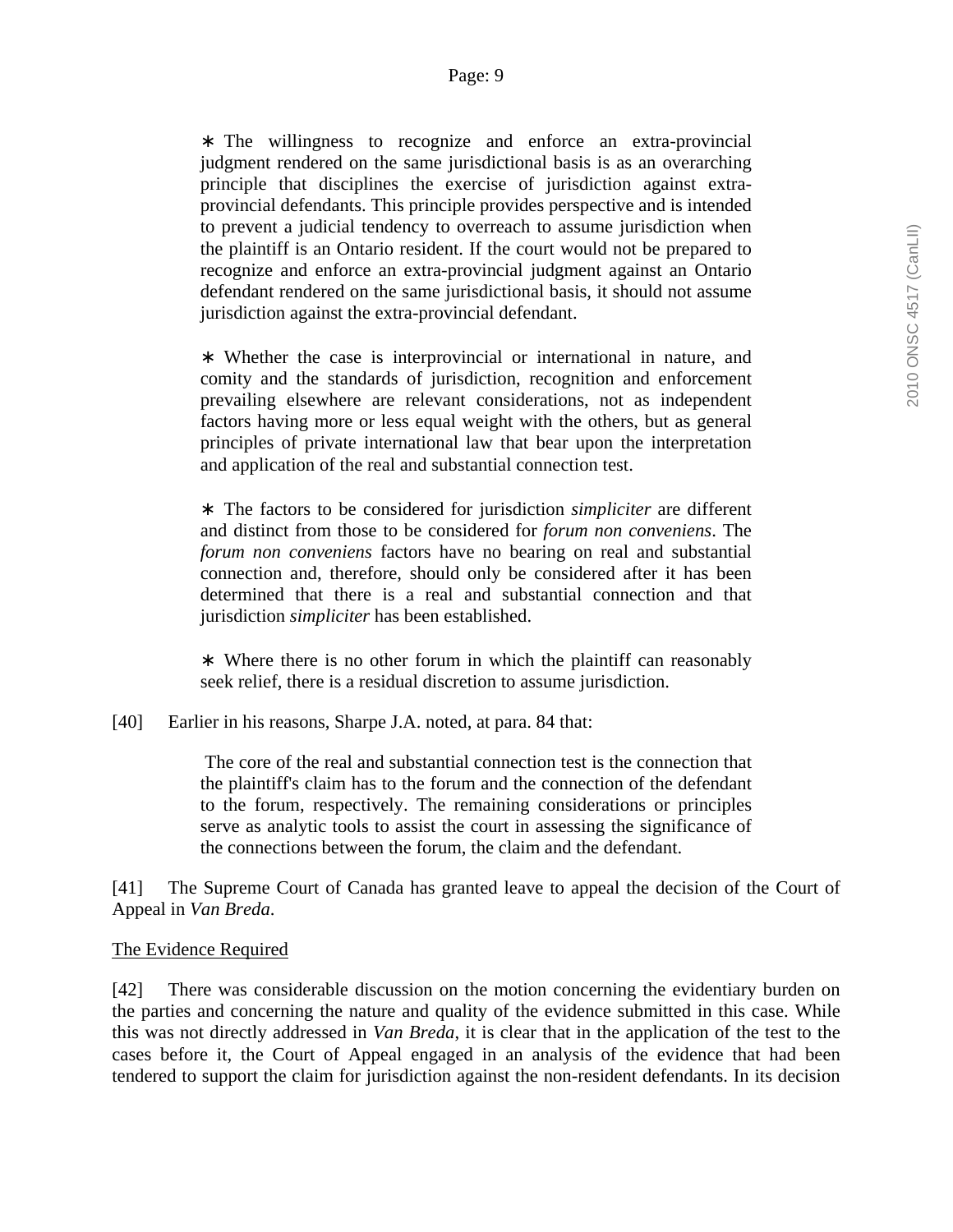#### Page: 10

in the *Charron* proceeding, it carefully examined the activities engaged in by the defendant CRL in promoting its business in Ontario and concluded at para. 120 that "this level of activity and presence in Ontario on the part of CRL to promote its business amounts to a significant connection with Ontario." In the *Van Breda* action the Court of Appeal also examined the underlying evidentiary foundation and concluded at para. 134 that both on the pleadings "and the evidence led on the motion" that the claim was in respect of a contract made in Ontario.

[43] I accept the submission of counsel for Appleby that where the defendant puts in issue the facts pleaded in support of service out of the jurisdiction without leave, and evidence is tendered by one or both parties on this issue, or on the issue of whether leave should be granted under rule 17.03 or service validated under rule 17.06(3), the court must determine whether there is a "good arguable case" on that evidence for the assertion of jurisdiction: see *Vitapharm Canada Ltd. v. F. Hoffmann-La Roche Ltd.*, [2002] O.J. No. 298, (2002), 20 C.P.C. (5<sup>th</sup>) 351 (S.C.) at para. 99; *Ecolab Ltd. v. Greenspace Services Ltd.* (1998), 38 O.R. (3d) 145, [1998] O.J. No. 653 (Div. Ct.) at para. 25.

[44] There was also considerable discussion about the quality of the evidence put forward in this case. Appleby's counsel criticized the quality of the plaintiff's evidence, arguing that Mr. Cannon has no personal knowledge of the material facts and that much of his "evidence" was repetition of hearsay based on information provided by his counsel.

[45] It is quite understandable that Mr. Cannon, who was simply one of many investors, would have no detailed personal knowledge concerning the underlying facts. My factual conclusions rest on Appleby's own evidence and admissions as well as the evidence of the former defendants, particularly Furtak and Robertson, who were directly involved in the operation of the Program.

[46] If there is any infirmity in the evidence, it lies with Appleby. Mr. Gorman, Appleby's Managing Director, who swore the affidavit in support of Appleby's motion, had no personal knowledge about the material events, having come on the scene only in 2009 when the Program was no longer in operation. People who had direct knowledge of the events, including the managers of the Trust at the material time, did not provide evidence. The investigations of "the files" carried out by Mr. Gorman and his "discussions with staff" did not yield any relevant information at all as to why Appleby transferred over \$417 million for use in the Program and why it received \$439 million in return, other than that it was directed to do so by Furtak's representative.

#### Analysis – Real and Substantial Connection

[47] The Court of Appeal's decision in *Van Breda* was designed to simplify the real and substantial connection test. Although the test is framed in two stages, the bottom line is the determination of whether a sufficient real and substantial connection exists to support the assumption of jurisdiction by the court over a foreign defendant. The first stage simply determines which party bears the onus on the issue. The failure of the plaintiff to slot the claim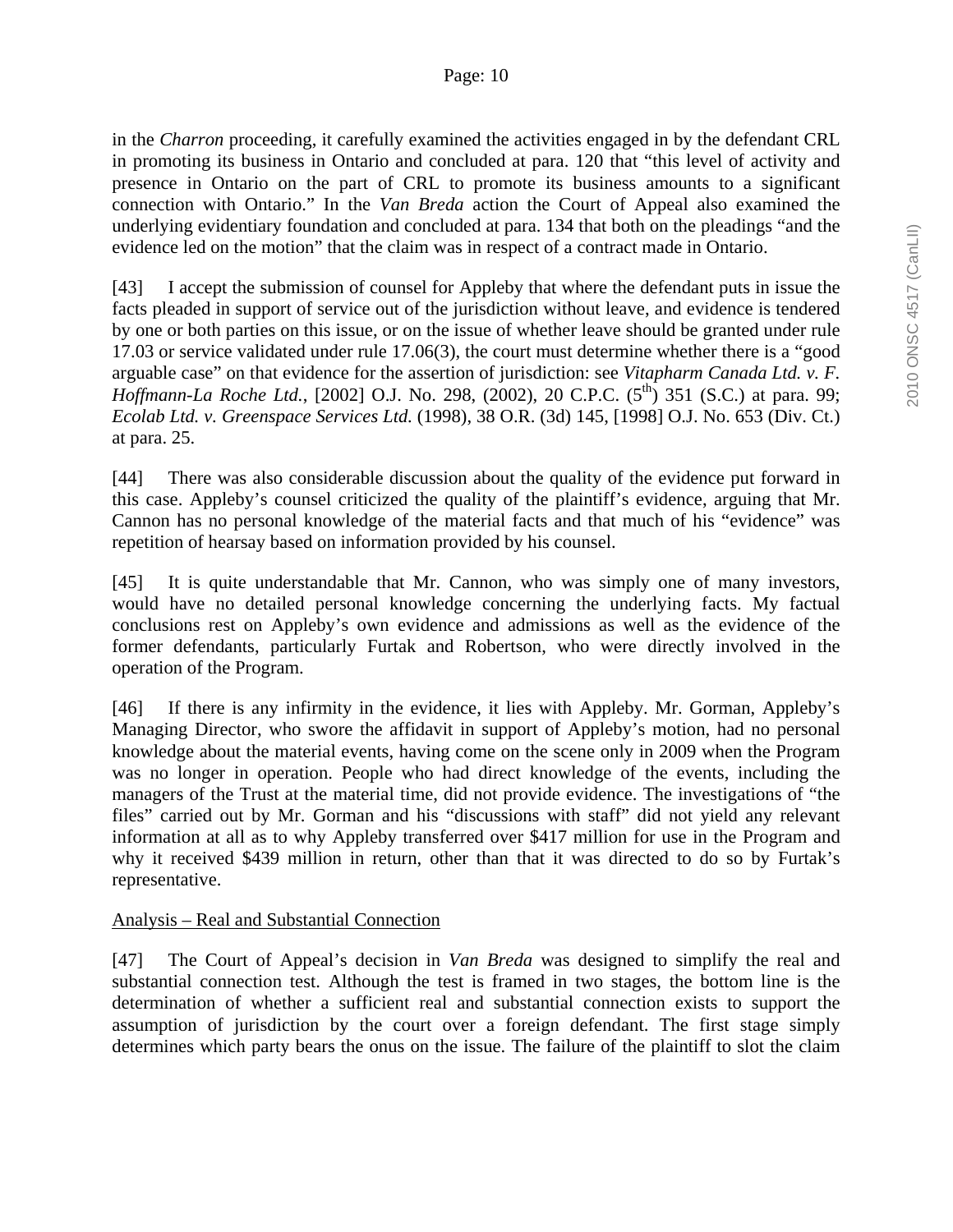under one of the headings of rule 17.02 (other than sub (h) or (o)), does not prevent a finding of real and substantial connection in the second stage.

[48] In this case, the plaintiff has pleaded claims that fall within:

- ∗ rule 17.02(f)(i) (contract made in Ontario);
- ∗ rule 17.02(f)(iv) (contract breached in part in Ontario); and
- ∗ rule 17.02(g) (tort committed in Ontario).

[49] Counsel for Appleby submits that, if the defendant challenges the court's jurisdiction, the plaintiff cannot simply rely on the pleading but must demonstrate, in the first stage of the analysis, both that there is a "good arguable case" that there is a cause of action and that there is a "good arguable case" that the cause of action falls within the court's jurisdiction.

[50] I agree that the first stage analysis does not end with the pleadings and that the court is required to examine the evidence, if any, put forward by both sides to determine whether the claims in fact "fall under" one of the sub-headings of rule 17.02. This was the approach followed by the Court of Appeal in *Van Breda* of examining both the pleading and the evidence lead by the parties, to determine whether the claims at issue fell within one of the connections described in the rule.

[51] The evidence before me, much of which came from Mr. Gorman, Furtak and Robertson, establishes a good arguable case that Appleby, in its capacity as trustee of the Trust, participated in the commission of torts in Ontario by knowingly using the Trust's funds, or permitting those funds to be used by the defendants, in furtherance of the Program.

[52] The torts alleged include negligence, conspiracy, fraud and fraudulent misrepresentation, and are all based on the transmission of allegedly false or fraudulent information. A tort of this kind occurs in the jurisdiction in which the information was received or acted or relied upon: *Atlas Copco Canada Inc. v. Hiller,* [2009] O.J. No. 377 (S.C.) at para. 34; *Hyundai Auto Canada v. Bordeleau* (2002), 60 O.R. (3d) 641, [2002] O.J. No. 3195 (S.C.) at para. 12; *National Bank of Canada v. Clifford Chance* (1996), 30 O.R. (3d) 746 at p. 759.

[53] I therefore find that the claim falls within rule  $17.02(g)$  and that Appleby bears the onus of establishing that a real and substantial connection to Ontario does not exist.

[54] I am not able to find an evidentiary basis for the allegation that Appleby was party to a contract made or breached in Ontario, or that it engaged in conduct that could give rise to a remedy under the *Consumer Protection Act*.

[55] I turn then to the second stage of the test. The Court of Appeal in *Van Breda* said that at the second stage, the core of the analysis rests upon the connection between Ontario and the plaintiff's claim and between Ontario and the defendant.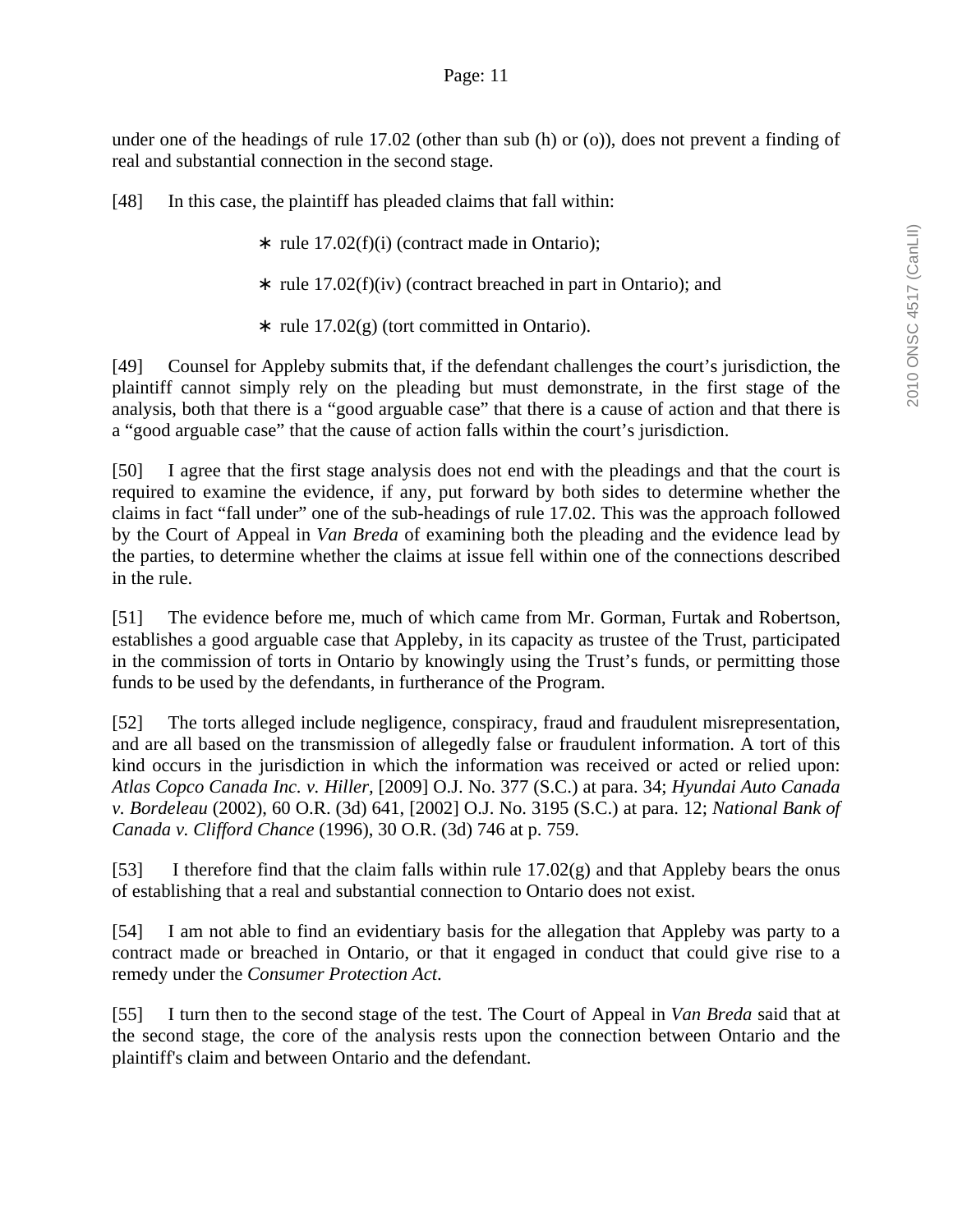### Connection between Ontario and the plaintiff's claim

[56] There is a strong connection between Ontario and the plaintiff's claim. This is not challenged by Appleby. Mr. Cannon and a large number of the proposed class members were resident in Ontario, were solicited by the Program in Ontario, made their donations in Ontario and suffered damages in Ontario. The Court of Appeal at para. 114 of *Van Breda* noted that, while not presumptive of a real and substantial connection, damage suffered in the jurisdiction has been accepted as a significant connection in many cases.

#### Connection between Ontario and Appleby

- [57] I turn then to the connection between Appleby and Ontario.
- [58] In *Van Breda,* Sharpe J.A. discussed this issue at paras. 89 and 92:

When assessing the connection between the forum and the defendant, the primary focus is on things done by the defendant within the jurisdiction. Where the defendant confines its activities to its home jurisdiction, it will not ordinarily be subject to the jurisdiction of the forum: see e.g. *Lemmex*, *Leufkins* and *Sinclair*. However, as was held in *Moran*, physical presence or activity within the jurisdiction is not always required. Where a defendant could reasonably foresee that its conduct would cause harm within the forum by putting a product into the normal channels of trade and knows, or ought to know, that the product would be used in the forum and that if defective could harm a consumer in the forum, jurisdiction may be assumed.

 On the other hand, acts or conduct short of residence or carrying on business will often support a real and substantial connection. As stated in *Beals*, at para. 32, "a defendant can reasonably be brought within the embrace of a foreign jurisdiction's law where he or she has participated in something of significance or was actively involved in that foreign jurisdiction". [Emphasis added.]

…

[59] Appleby was not resident in Canada. It allegedly did not carry on business in Canada and allegedly did not have assets in Canada. Appleby's counsel, in his factum, submits that Appleby has done very little in Ontario:

> On behalf of the Trust, [Appleby] has undertaken only one activity touching the jurisdiction of Ontario. At the request of Wayne Robertson at TTL [Trafalgar Trading Limited] from time to time [Appleby] exercised its discretionary powers under the [trust] Deed to transfer money from Bermuda to a law firm in Toronto. Mr. Robertson told [Appleby] when to transfer money, in what amount, and to what bank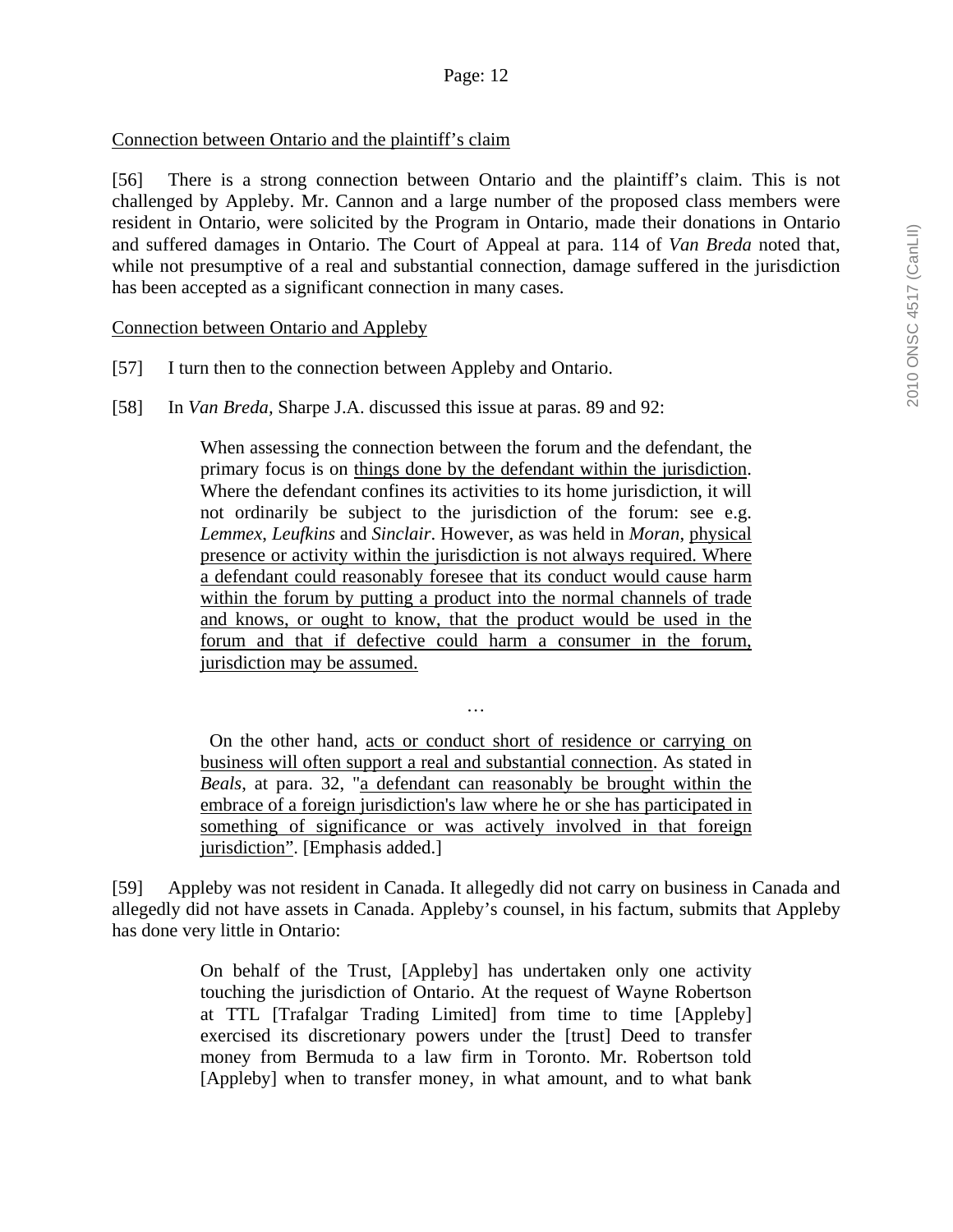and bank account. [Appleby] was not involved in planning or deciding on these transactions and did not know the details or reasons behind them.

[60] This assertion understates the evidence in several ways. First, some \$417 million was actually transferred by Appleby from the Trust. Of this, \$84 million was transferred to the Toronto law firm and a further \$333 million was transferred to another Bermuda trust company, with knowledge that it was to be used in the Program in Canada. Second, although Mr. Gorman neglected to mention this in his affidavit, and only disclosed it on cross-examination, both of these transfers were made for the benefit of the Donations Canada Financial Trust and the funds transferred by Appleby to the other Bermuda trust company were in trust for Donations Canada Financial Trust. Third, Mr. Gorman admitted that while Appleby basically had no idea why these payments were being made, it knew that the Trafalgar Group was promoting the Program in Canada and knew that the flow of money from the Trust to Donations Canada Financial Trust and back to the Trust through Trafalgar Trading was a part of that "transaction" in a general way.

[61] In my view, this conduct falls squarely within what the Court of Appeal was referring to in *Van Breda* when it said at para. 92 that "a defendant can reasonably be brought within the embrace of a foreign jurisdiction's law where he or she has participated in something of significance or was actively involved in that foreign jurisdiction". Like the three wise monkeys, Appleby adopts a "see no evil, hear no evil, speak no evil" approach and says that because it was ignorant of the reasons for these transactions it could not reasonably foresee that its actions could harm persons in Ontario. Whether or not Appleby's actions were intentional, negligent or the result of wilful blindness, the fact remains that funds from the Trust were used to prime the Program and the scheme would not have worked without Appleby making the transfers. It clearly participated in something of significance in Ontario and that "something of significance" is the very Program that lies at the root of the plaintiff's complaints. This gives rise to a real and substantial connection to Ontario.

[62] Counsel for Appleby submits that Appleby's contact with Ontario was fleeting and ephemeral and was similar to that of a bank making a wire transfer of funds on behalf of a customer. In my view, the analogy is inappropriate. There is a reasonable evidentiary basis to conclude that, on a regular basis over a period of more than four years, Appleby used the Trust's funds in the province of Ontario for the purpose of making a profit in connection with a business venture undertaken by the settlor and beneficiary of the Trust and that in so doing Appleby acted in concert with the settlor and with other corporations and trusts owned or controlled by the settlor. The nature and frequency of this activity speaks both to the "real" and the "substantial" quality of Appleby's connection to Ontario in this matter.

[63] In considering Appleby's connection to Ontario, it is appropriate to examine the legal nature of a trust. As noted by the editor of one of the leading Canadian texts, Donovan W.M. Waters Q.C., *Waters' Law of Trusts in Canada*, (3<sup>rd</sup> ed.) (Toronto: Thomson Carswell, 2005) at p. 3, the essential features of a common law trust are: (1) a segregated fund containing assets; (2) a person or persons who are the objects of the trust with the right to enjoyment of the fund; and (3) a person holding title to the assets held in the trust and in some instances administering or managing the fund.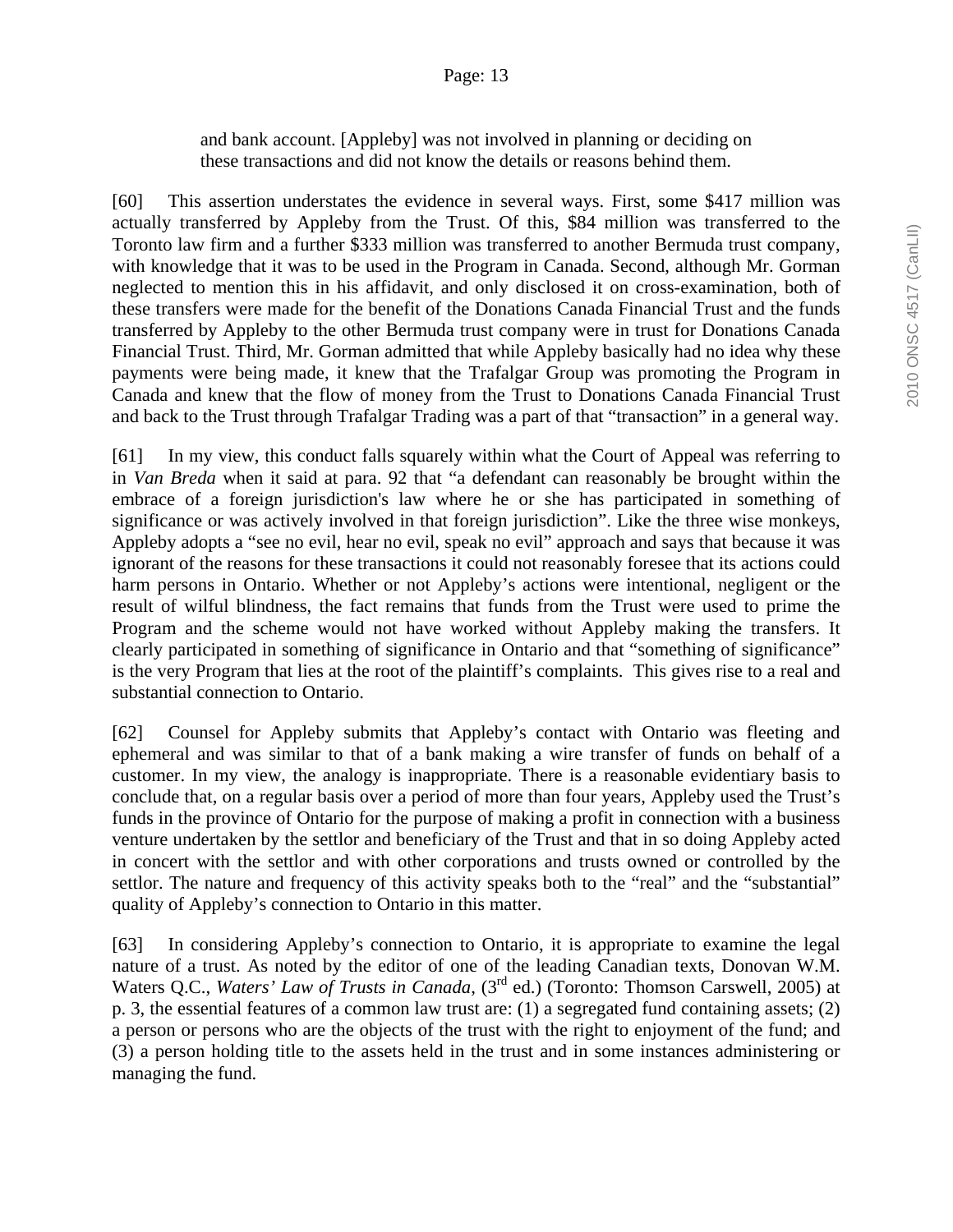[64] The trust is, however, most correctly described as a relationship. Waters quotes at p. 3 from G.W. Jeeton and L.A. Sheridan, *The Law of Trusts*, 10<sup>th</sup> ed. (London: Barry Rose Law Publishers, 1993) at p. 3:

> A trust is the relationship which arises whenever a person (called the trustee) is compelled in equity to hold property, whether real or personal, and whether by legal or equitable title, for the benefit of some persons (of whom he may be one, and who are termed beneficiaries) or for some object permitted by law, in such a way that the real benefit of the property accrues, not to the trustees, but to the beneficiaries or other objects of the trust.

[65] It is well-established that a trust itself does not have legal personality – it operates through its trustees: *Foo v. Yakimetz*, [2002] O.J. No. 3958 (S.C.) at para. 72; *Kingsdale Securities Co. v. Canada (M.N.R.)*, [1974] 2 F.C. 760, [1974] F.C.J. No. 182 (C.A.). It is also held accountable through its trustees.

[66] The trustee derives his, her or its powers from the trust instrument. If the trustee exceeds those powers, the settlor or beneficiaries may seek a remedy against the trustee for the consequences. Where a third party suffers an injury as a result of the use of the trust funds, or as a result of the actions of the trustee in the administration of the trust funds, then the third party is entitled (in fact required) to look to the trustee for redress. There is no right of action against the trust fund *per se*, or against the settlor or the beneficiaries. It is through the trustee that compensation is obtained. Depending on the legal nature of the injury, the right to compensation may be limited to the assets in the trust fund. In other cases, the trustee itself may be exposed to personal liability.

[67] It seems to me that in considering whether there is a real and substantial connection between the trustee and the jurisdiction, the court is entitled to look at the use made of the trust property in the jurisdiction. A foreign trustee, who maintains no residence or business presence in this jurisdiction, may nevertheless become subject to the jurisdiction if it uses the trust assets to engage in activities of significance in the jurisdiction. That is what occurred here.

# Other *Muscutt* factors

[68] The Court of Appeal in *Van Breda* observed that the remaining *Muscutt* considerations should not be treated as independent factors, having more or less equal weight when determining whether there is a real and substantial connection, but as general legal principles that bear upon the analysis.

# *Fairness to the parties*

[69] The Court of Appeal in *Van Breda* noted that "fairness" should not be regarded as a freestanding factor, capable of trumping other considerations, but rather as a tool for assessing the strengths of the connections between the forum and the plaintiff's claim and between the forum and the defendant. There is nothing unfair about holding the Trust accountable, through Appleby,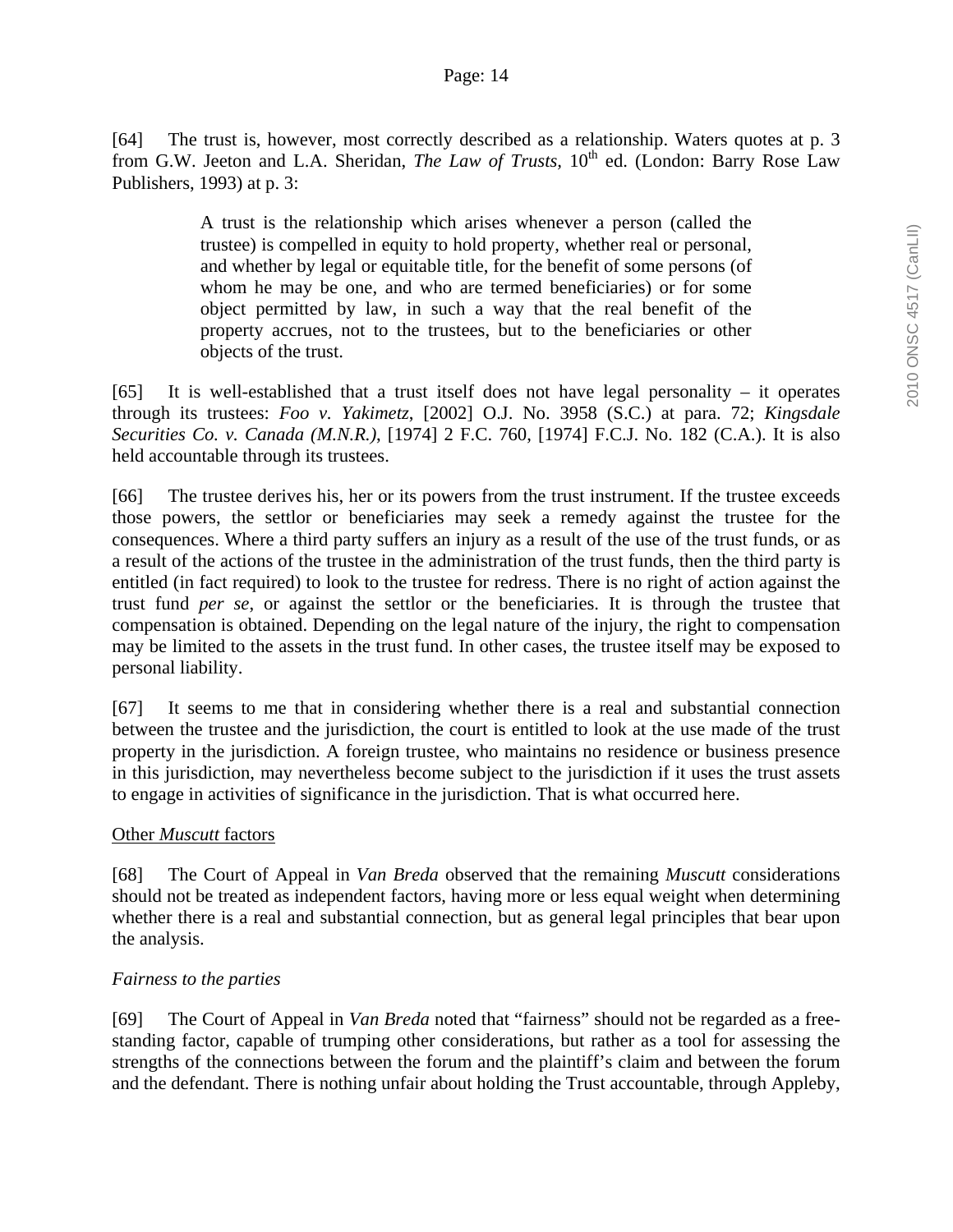for actions carried out by the use of trust property. Had Appleby bothered to investigate what was taking place with the hundreds of millions of dollars it so obligingly transferred to Ontario for use in a Program of which it claims to have had a "vague" understanding, it would have appreciated what the CRA described as the role of the Trust as "Facilitator" of the entire Program.

[70] On the other hand, there would be unfairness to the class in not assuming jurisdiction given the strong connection between Ontario and the events giving rise to the claim. Moreover, there is no class action legislation in Bermuda and the costs of pursuing a claim in Bermuda on an individual basis would effectively deprive the plaintiff and other class members of access to justice.

### *Involvement of other parties to the suit*

[71] The Court of Appeal in *Van Breda* noted that the involvement of other parties to the suit will not be a consideration in every case. The fact that the foreign party is a "necessary and proper party" to the proceeding was specifically excluded as a presumptive connection by the Court of Appeal. In this case, however, the connection between Appleby and Ontario is strengthened because there is convincing evidence that Appleby permitted the Trust to be used as a tool by other parties who carry on business in Ontario and are based in Ontario. There is an evidentiary foundation for the conclusion that the participants in the Program worked in concert, using the assets of the Trust to accomplish their objectives. This is a case in which Appleby's connection to Ontario is strengthened because it acted together with other defendants who had strong connections to Ontario.

[72] This is an appropriate point to observe that I do not accept Appleby's submission that the plaintiff's decision to release Furtak from the action is somehow fatal to his claim against Appleby as trustee of the Trust. The plaintiff was entitled to conclude that he had slim prospects of collecting a personal judgment against Furtak, who may well have organized his affairs in such a way as to make it difficult to locate and execute against personal assets. The plaintiff was also entitled to conclude that Furtak's cooperation and evidence was necessary if there was to be any hope in unraveling the complex web of arrangements that were put together by the defendants to effectuate the Program. It was Furtak's evidence that disclosed the pivotal role played by Appleby and the Trust, a role that Mr. Gorman failed to explain in a full and forthright manner in his affidavit filed in support of Appleby's motion. The plaintiff's decision to pursue some defendants and not others is a strategic decision that he was entitled to make.

# *Willingness to recognize foreign judgment on same jurisdictional basis*

[73] There is no doubt that an Ontario court would recognize a foreign judgment in which the foreign court assumed jurisdiction over an Ontario resident on grounds similar to those set out in rule 17.02, applying the *Van Breda* and *Muscutt* approach.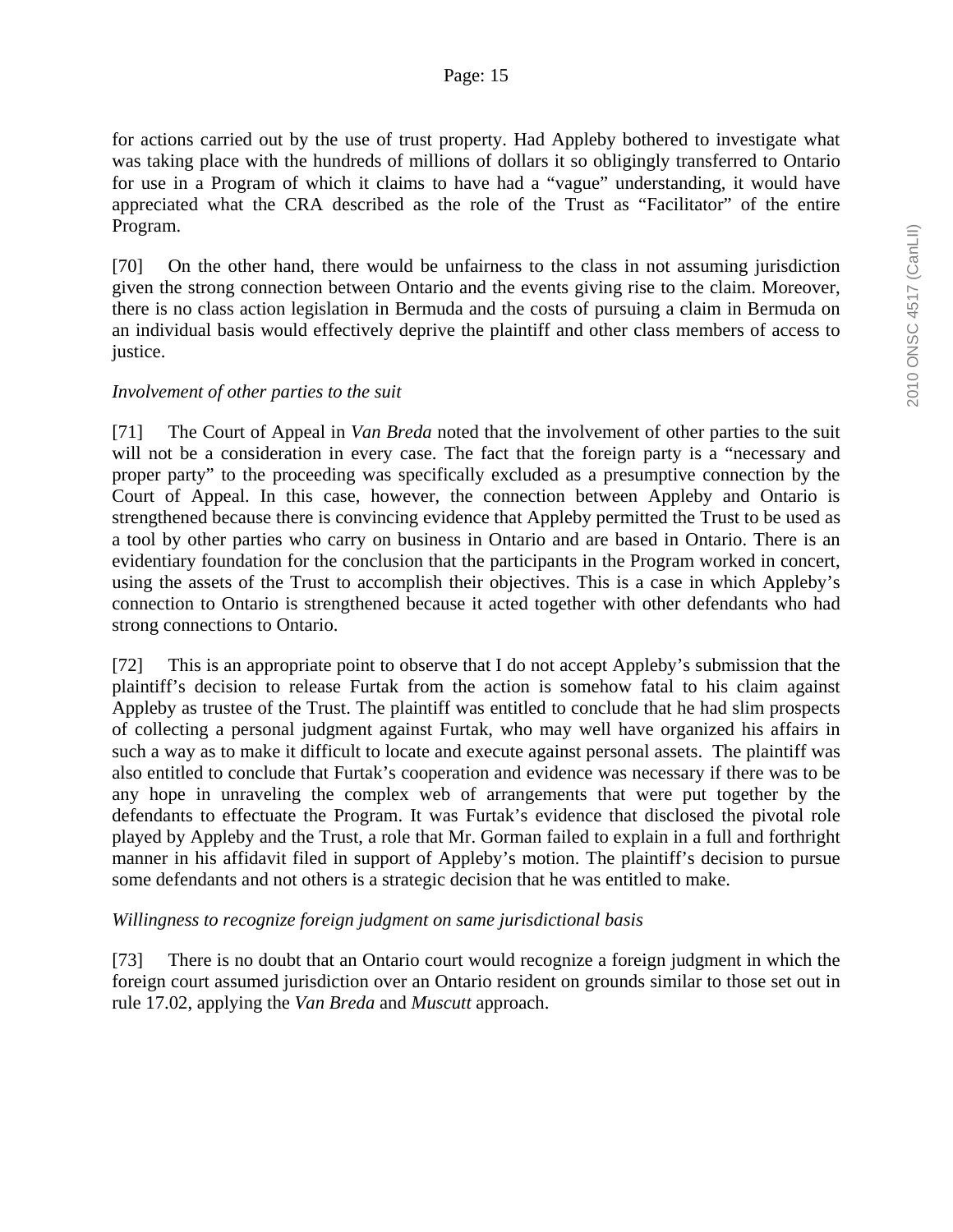### *International – Comity – Standards of Jurisdiction*

[74] Appleby relies on the expert evidence of Narinder Hargun, a Bermuda lawyer, who expresses two opinions. First, he says that assuming that a Bermuda court concluded that there is a serious issue to be tried, the court would likely permit service out of the jurisdiction against the trustee of an Ontario trust, on the basis that the trustee is a necessary or proper party to the Bermuda proceedings. Bermuda law requires that leave be granted for service outside the jurisdiction and the application must be supported by an affidavit of the plaintiff stating the grounds on which the application was made and the deponent's belief that the plaintiff has a good cause of action. The plaintiff must establish both that there is a good arguable case that the claim falls within the relevant rule and must establish by affidavit evidence that there is a substantial issue of fact or law or both that the plaintiff *bona fide* desires to have tried. The court nevertheless retains the discretion not to grant leave.

[75] It seems to me that, although the law and practice in Bermuda is different from that of Ontario, the approach is not dissimilar. More important, on the facts of this case, if the position was reversed, it seems clear that a Bermuda court would grant leave to permit service on a trustee outside the jurisdiction. The evidence adduced by the plaintiff in this motion establishes an arguable case that the Trust would be a necessary and proper party to the proceedings and that there are serious issues to be tried. In fact, as I have found, the evidence establishes other important connections between the Trust and this jurisdiction.

[76] The second part of Mr. Hargun's evidence deals with the question of whether a Bermuda court would recognize and enforce an Ontario judgment against Appleby as trustee of the Trust. He says that unless the Trust was resident in Ontario, counterclaimed in this proceeding, voluntarily appeared in this proceeding or agreed to submit to the jurisdiction, a Bermuda court would not enforce this court's judgment against it. He says that if Appleby's motion is unsuccessful, its bringing of this motion would not amount to attornment and if it fails to defend and judgment goes against it by default, any resulting judgment would not be enforced in Bermuda.

[77] It is well-settled in Ontario, and confirmed by rule 17.06(4), that bringing a motion to set aside service out of Ontario without leave is not a submission to this court's jurisdiction.

[78] I see no reason, however, to speculate as to what Appleby may or may not do as a result of the court's decision in this matter. The plaintiff may well take a risk in proceeding against Appleby in this jurisdiction. I am satisfied, however, from the evidence of Mr. Hargun on the first issue, that the assumption of jurisdiction over Appleby would not be inconsistent with comity and would be consistent with, albeit not identical to, the approach to jurisdiction applied by Bermuda courts. The possibility that a Bermuda court may not give effect to this Court's judgment should not defeat jurisdiction in light of the very real and substantial connections in this case: see *Black v. Breeden*, 2010 ONCA 547 at paras. 73 and 74.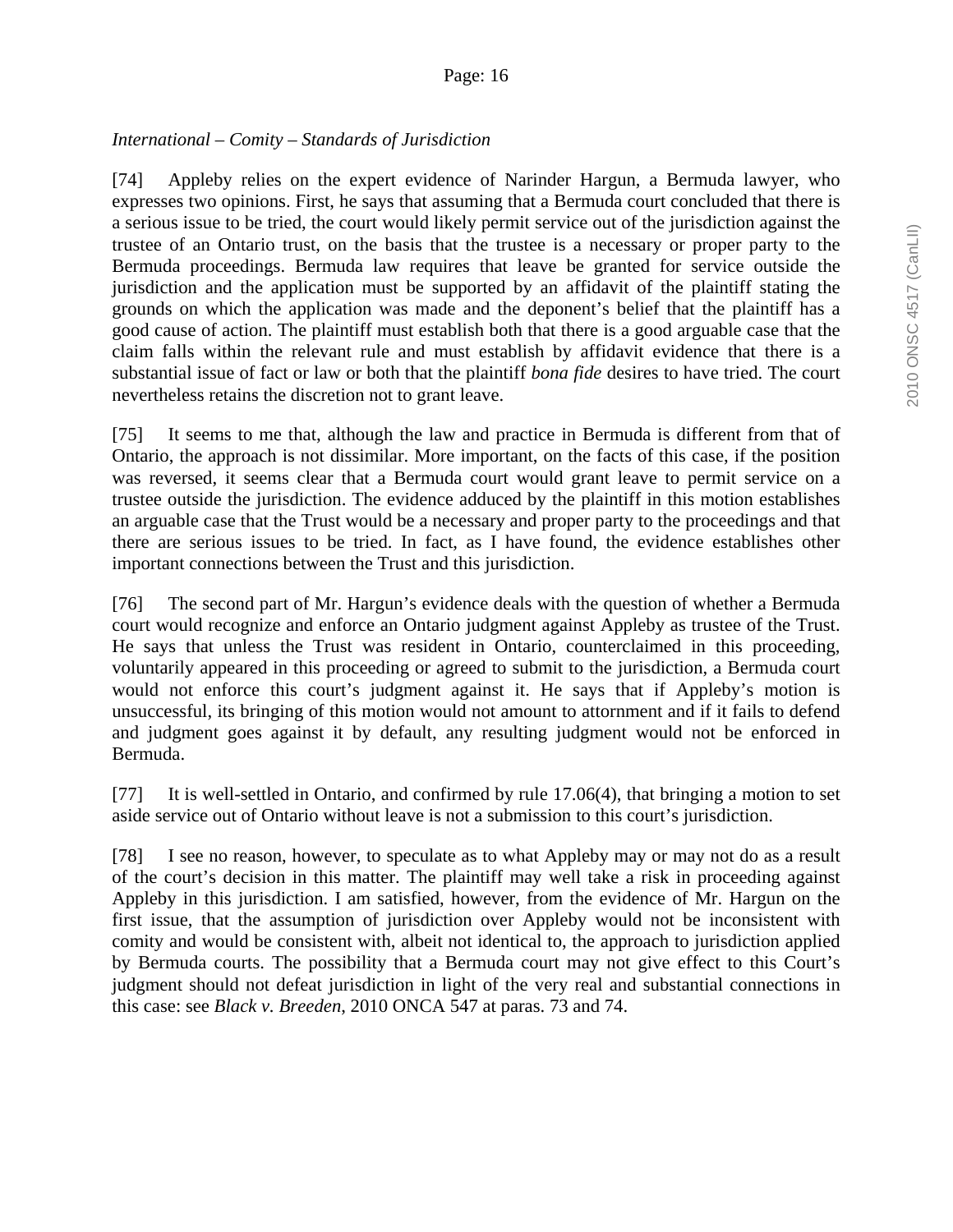### Conclusion with respect to real and substantial connection

[79] I find that there is a real and substantial connection in this case, sufficient to support the exercise of jurisdiction in relation to all claims other than the claims for breach of contract and for breach of the *Consumer Protection Act.* 

#### Appleby's argument that service *ex juris* should be set aside

[80] Appleby submits that in order for service of the statement of claim out of the jurisdiction to be valid, all of the causes of action pleaded against the foreign defendant must fall within rule 17.02, failing which service of the entire claim must be set aside. It relies on *Tridon Ltd. v. Otto Bihilier KG* (1979), 21 O.R. (2d) 569, [1978] O.J. No. 3568 (H.C.) and *Lailey v. International Student Volunteers Inc.*, 2008 BCSC 1344.

[81] In this particular case, Appleby says that although the plaintiff's claims in contract and tort (including fraud, fraudulent misrepresentation, negligence and conspiracy) fall within rule 17.02, the claims for unjust enrichment and *quantum meruit*, waiver of tort, constructive trust, restitution, and breach of the Ontario *Consumer Protection Act* do not. Due to this alleged infirmity, Appleby says that service of the entire claim should be set aside, even if the claim was properly served out of the jurisdiction with respect to some of the claims.

[82] As well, Appleby says that the plaintiff has failed to establish that it has a "good arguable case" for any of the claims under rule 17.02. Alternatively, Appleby submits that the claims for which the plaintiff has failed to show a good arguable case should be severed from the claim and service in respect of those claims should be set aside.

[83] I asked counsel for further submissions and authority on this issue, and I have now reviewed those submissions.

[84] The *Tridon* case was a 1978 decision of Goodman J., as he then was. Under the practice at the time, notice of the writ and statement of claim was served on the foreign defendant, without leave under what was then rule 25(1). Without referring to authority, Goodman J. found that service *ex juris* could not be maintained unless all the claims fell within the rule (at p. 572):

> I have accepted the submission of counsel for the applicant that *ex juris* service cannot be maintained unless all of the claims set forth in the endorsement on the writ and in the statement of claim fall within the provisions of Rule 25(1). In my opinion, the use of the words "consist of" make this abundantly clear. In the shorter Oxford English Dictionary, vol. 1, 3rd ed., the word "consist" when followed by the preposition "of" is said to mean "to be made up or composed of". In my opinion, that meaning is the equivalent of the meaning of the words "includes only". If the Rule had contemplated that *ex juris* service could be made where the action consisted of a claim covered by the provisions of the Rule together with a claim or claims not covered by the provisions of the Rule, it would have read "a party to an action or proceeding may be served out of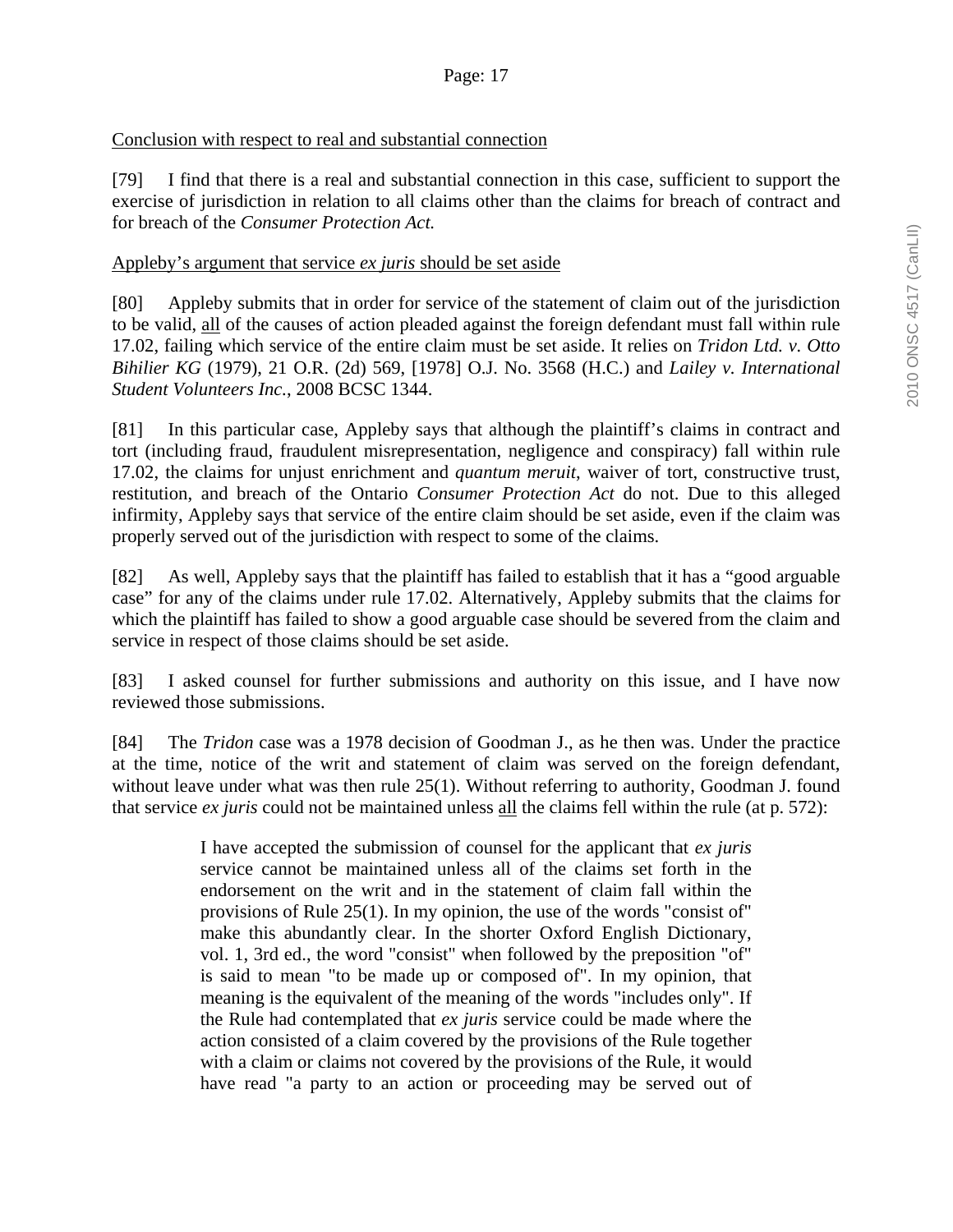Ontario as provided by Rule 26 where the action or proceeding as against that party *includes* "a claim or claims ..." rather than "*consists* of a claim or claims ...".

Furthermore, the Rule is exhaustive and embraces all the cases in which it is intended that the jurisdiction of the Court shall be exercised in the case of a defendant out of jurisdiction: Holmested and Gale, *Judicature Act of Ontario and Rules of Practice*, vol. 1 (1968), at p. 549. [Emphasis in original.]

[85] He concluded that although there were proper claims in respect of a breach of contract, there were also claims for restitution, unjust enrichment and a declaration, which were based on the absence of any contract. If the plaintiff were successful in proving that no contract existed, there would be no basis for service of the statement of claim out of the jurisdiction. Accordingly, at p. 573 he set aside service of the writ and statement of claim, "without prejudice to the right of the plaintiff to amend the writ and statement of claim so that the action consists of a claim or claims permitting service out of Ontario."

[86] That decision was followed by Grauer J. of the British Columbia Supreme Court in the *Lailey* case, above.

[87] *Tridon* was, as I have noted, decided under the former rule 25, which is different from rule 17 of the current rules in two important respects.

[88] First, rule 17.03 provides that in a case to which rule 17.02 does not apply (i.e., in those cases where there is no automatic right to serve outside the jurisdiction), the court may grant leave to serve an originating process outside Ontario. Moreover, rule 17.06 provides that, on a motion by the defendant to set aside service, the court may make an order validating service where it concludes that the case is one in which it would have been appropriate to grant leave to serve outside Ontario under rule 17.03.

[89] Second, unlike the case under the former rule 25, it is now clear that rule 17 is not exhaustive of the circumstances in which the proceedings may be served out of the jurisdiction – this point was argued, and rejected by the Court of Appeal in *Van Breda* at para. 80.

[90] A similar argument based on *Tridon* was raised by the defendants in *Overland Custom Coach Inc. v. Thor Industries Inc.* (2000), 46 O.R. (3d) 788, [1999] O.J. No. 5285 (S.C.) and soundly rejected by Hockin J. who concluded at para. 19 that order and fairness is not accomplished "by turning away jurisdiction where a fraction of the relief claimed may fall outside rule 17.02 and where in other respects there is a 'real and substantial connection' between the parties and the subject matter of the action in Ontario". He noted that *Tridon* had been "overruled or modified for pragmatic reasons" by Borins J., as he then was, in *Upper Lakes Shipping Ltd. v. Foster Yeoman Ltd.* (1993), 14 O.R. (3d) 548, [1993] O.J. No. 1586 (Gen. Div.) at pp. 561-62: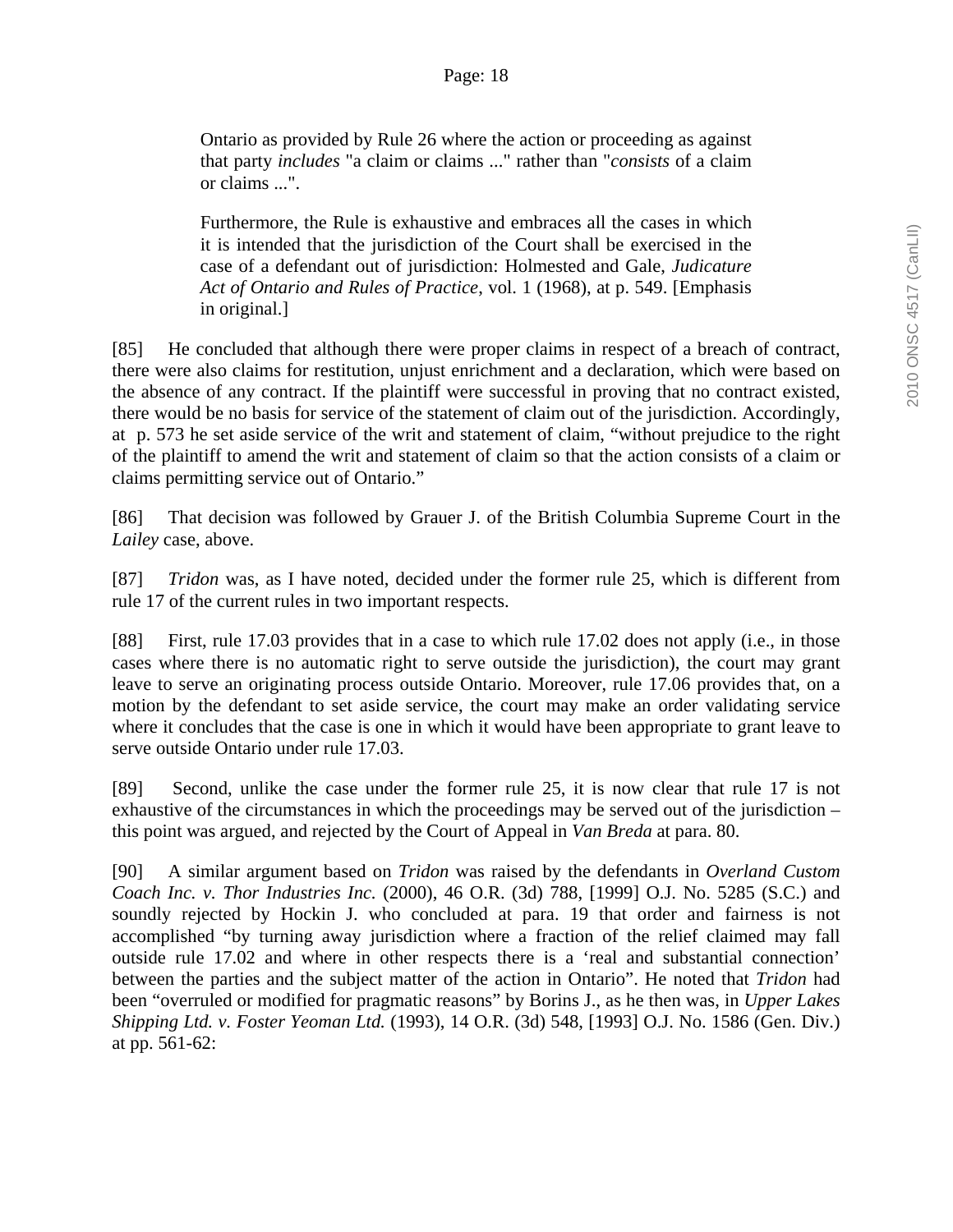As I have indicated, the master decided that the plaintiff's claim for damages for breach of fiduciary duty did not come within rule 17.02*(g)* or *(h)* on the ground that it did not constitute a tort. On the basis of the authorities provided by the parties it cannot be said that he was incorrect. For the purposes of this appeal it is unnecessary to decide if breach of fiduciary duty constitutes a tort. Although the master gave no consideration, as he was empowered to do under rule 17.03, with respect to whether the plaintiff should be granted leave under rule 17.03 to serve *ex juris* its claim for breach of fiduciary duty, there is nothing to prevent me from doing so and from validating the service. But for *Tridon Ltd. v. Otto Bihlier KG* (1978), 21 O.R. (2d) 569, 90 D.L.R. (3d) 733 (H.C.J.), it would have been my view that where one of two or more claims comes within rule 17.02 a plaintiff could serve a statement of claim *ex juris* without the need to obtain leave to do so under rule 17.03 in respect to the other claim or claims, leaving it to the defendant to move to set aside service on the ground that Ontario is a *forum non conveniens*. However, in the *Tridon* case, interpreting language in former Rule 25(1) identical to language in rule 17.02, Goodman J. held that service *ex juris* cannot be maintained unless all of the claims set forth in the statement of claim fall within the provisions of the authorizing rule.

Counsel for the defendant addressed considerable argument to whether the evidence in the record supported the claim asserted by the plaintiff for breach of fiduciary duty. For the purposes of this appeal I believe that it is not necessary to decide this question as this portion of the plaintiff's claim has not been attacked under rule 21.01(1)*(b).* If it were necessary to do so, I would have no hesitation in concluding that on all of the evidence there appears reasonable evidence that the plaintiff has a claim for damages for breach of fiduciary duty and would add, taking a rule  $21.01(1)(b)$  approach, that it is far from plain and obvious that the plaintiff does not have such a claim. Considered pragmatically, this claim is so closely connected with the plaintiff's claim for damages for breach of contract that it would make little sense not to grant leave to the plaintiff to serve its statement of claim *ex juris* and, if necessary, validate service in respect to it. Indeed, on the basis of the record it is difficult at this stage to determine what difference there would be in regard to the damages which the plaintiff could recover in respect to each of its claims. Were leave not to be granted and were the plaintiff to pursue this claim against the defendant in the courts of the United Kingdom this would result in an undesirable multiplicity of litigation and, possibly, conflicting results. Therefore, the plaintiff is granted leave to serve *ex juris* its statement of claim in regard to its claim for damages for breach of fiduciary duty and there will be an order validating service of it upon the defendant.